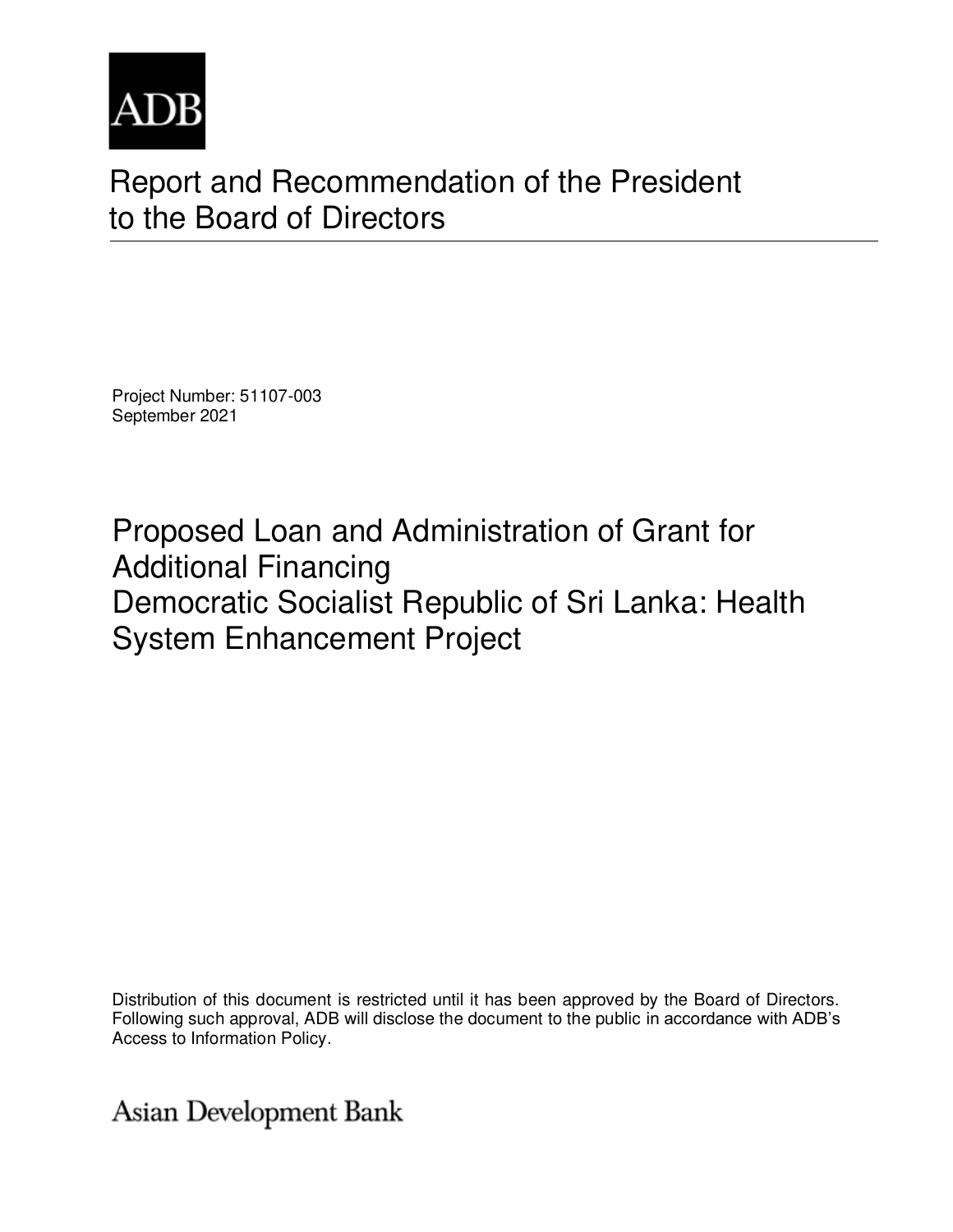#### **CURRENCY EQUIVALENTS**

(As of 17 August 2021)

| Currency unit   | $-$ | Sri Lanka rupee/s (SLRe/SLRs) |
|-----------------|-----|-------------------------------|
| <b>SLRe1.00</b> | $=$ | \$0.00501                     |
| \$1.00          | $=$ | SLRs199.50                    |

#### **ABBREVIATIONS**

| ADB        | Asian Development Bank        |
|------------|-------------------------------|
| COVID-19   | coronavirus disease           |
| <b>HIT</b> | health information technology |
| <b>MOH</b> | Ministry of Health            |
| <b>NCD</b> | noncommunicable disease       |
| OΡ         | operational priority          |
| <b>PAM</b> | project administration manual |
| <b>PHC</b> | primary health care           |
| PIU        | project implementation unit   |
| <b>PMU</b> | project management unit       |

### **NOTE**

In this report, "\$" refers to United States dollars.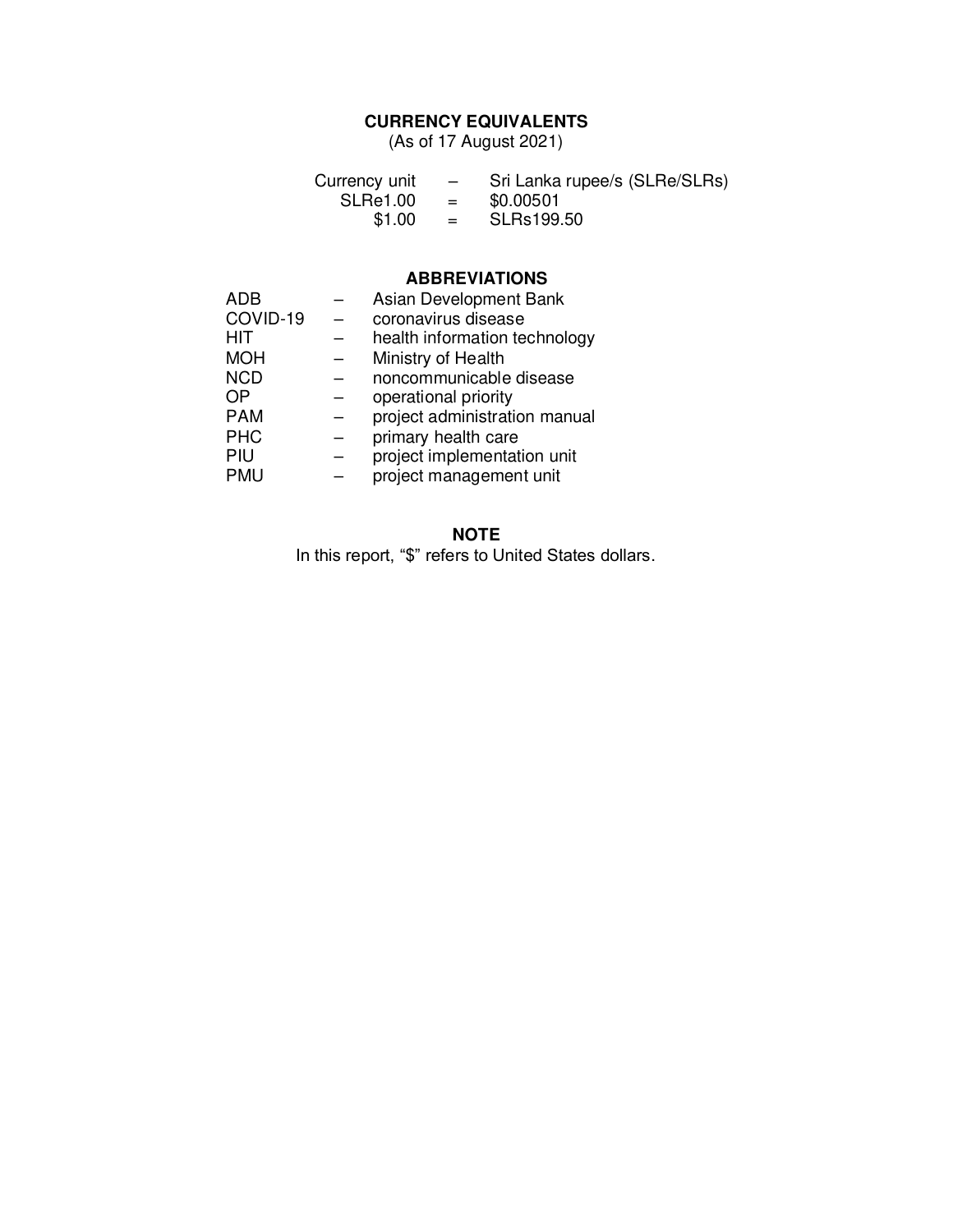| <b>Vice-President</b>          | Shixin Chen, Operations 1                                                     |
|--------------------------------|-------------------------------------------------------------------------------|
| <b>Director General</b>        | Kenichi Yokoyama, South Asia Department (SARD)                                |
| <b>Deputy Director General</b> | Manmohan Parkash, SARD                                                        |
| <b>Director</b>                | Sungsup Ra, Human and Social Development Division (SAHS),<br><b>SARD</b>      |
|                                |                                                                               |
| <b>Team leaders</b>            | Dai-Ling Chen, Young Professional, SAHS, SARD                                 |
|                                | Herathbanda Jayasundara, Social Development Officer, Sri                      |
|                                | Lanka Resident Mission (SLRM), SARD                                           |
| <b>Team members</b>            | Cristina Bardos, Operations Assistant, SAHS, SARD                             |
|                                | Brian Chin, Senior Health Specialist, Social Sector Division,                 |
|                                | Central and West Asia Department                                              |
|                                | Benjamin Coghlan, Senior Health Specialist, Health Sector                     |
|                                | Group, Sustainable Development and Climate Change<br>Department (SDCC)        |
|                                | Nelly Elza Defo, Financial Control Specialist, Loan and Grant                 |
|                                | Disbursement Section, Controller's Department                                 |
|                                | Haidy Ear-Dupuy, Senior Social Development Specialist (Core                   |
|                                | Labor Standards), Safeguards Division (SDSS), SDCC                            |
|                                | Catherine Franco, Integrity Officer, Office of the Head, Office of            |
|                                | Anticorruption and Integrity (OAI)                                            |
|                                | Saranga Weerakone Bandara Gajasinghe Mudiyanselage,                           |
|                                | Safeguards Officer, SLRM, SARD                                                |
|                                | Sudarshana Anojan Jayasundara Halgamage Don, Senior Social                    |
|                                | Development Officer (Gender), SLRM, SARD                                      |
|                                | Zaruhi Hayrapetyan, Social Development Specialist (Safeguards),<br>SDSS, SDCC |
|                                | Maria Kaizeler; Senior Financial Management Specialist; Public                |
|                                | Financial Management Division; Procurement, Portfolio and                     |
|                                | Financial Management Department (PPFD)                                        |
|                                | Stella Labayen, Project Analyst, SAHS, SARD                                   |
|                                | Anne Michelle Mendoza; Financial Management Specialist;                       |
|                                | Portfolio, Results and Quality Control Unit (SAOD-PR); SARD                   |
|                                | Taisuke Miyao, Senior Procurement Specialist, Procurement                     |
|                                | Division 1, PPFD<br>Yasodarran Narayanatheva, Procurement Officer, SLRM, SARD |
|                                | Hung Ba Nguyen, Senior Regional Cooperation Specialist,                       |
|                                | Regional Cooperation and Integration Thematic Group,                          |
|                                | <b>SDCC</b>                                                                   |
|                                | Adolf Moises Nicolas, Associate Operations Officer, SAOD-PR,<br><b>SARD</b>   |
|                                | Lalinka Yana Padrinao, Associate Environment Officer, SAOD-                   |
|                                | PR, SARD                                                                      |
|                                | Douglas Perkins, Principal Counsel, Office of the General<br>Counsel          |
|                                | Indunil Ranathunge, Associate Finance Officer, SLRM, SARD                     |
|                                | Gi Soon Song, Principal Social Sector Specialist, SAHS, SARD                  |
|                                | Rayhalda Susulan, Safeguards Officer (Resettlement), SAOD-                    |
|                                | PR, SARD                                                                      |
|                                |                                                                               |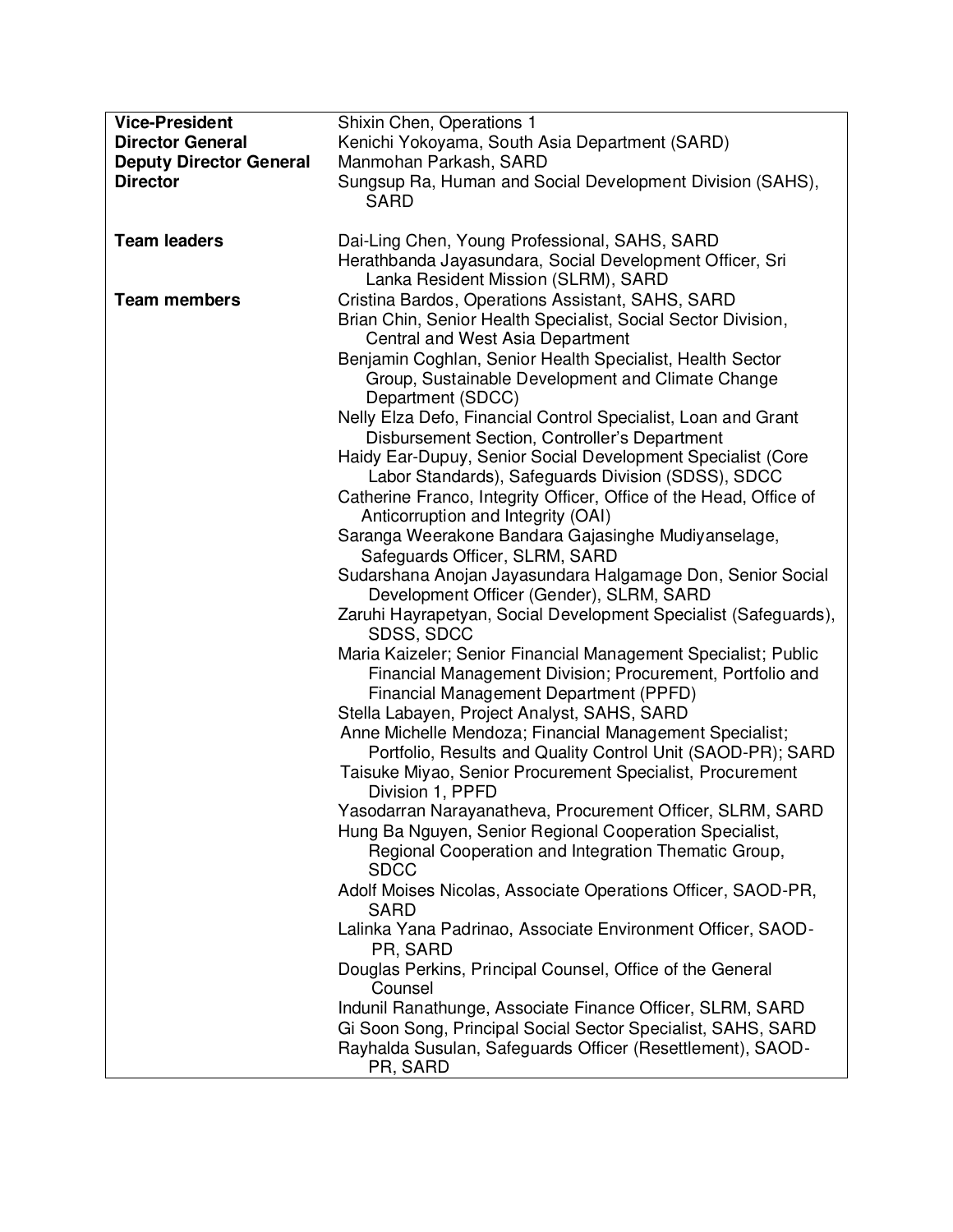| Aiko Kikkawa Takenaka, Economist, Economic Analysis and                     |
|-----------------------------------------------------------------------------|
| Operational Support Division, Economic Research and                         |
| <b>Regional Cooperation Department</b>                                      |
| Marie Antoinette Virtucio, Senior Environment Officer, SDSS,<br><b>SDCC</b> |
| Wasana Wijesinghe, Project Analyst, SLRM, SDCC                              |
| Rona Marie Yngson, Senior Integrity Officer, Prevention and                 |
| Compliance Division, OAI                                                    |

In preparing any country program or strategy, financing any project, or by making any designation of or reference to a particular territory or geographic area in this document, the Asian Development Bank does not intend to make any judgments as to the legal or other status of any territory or area.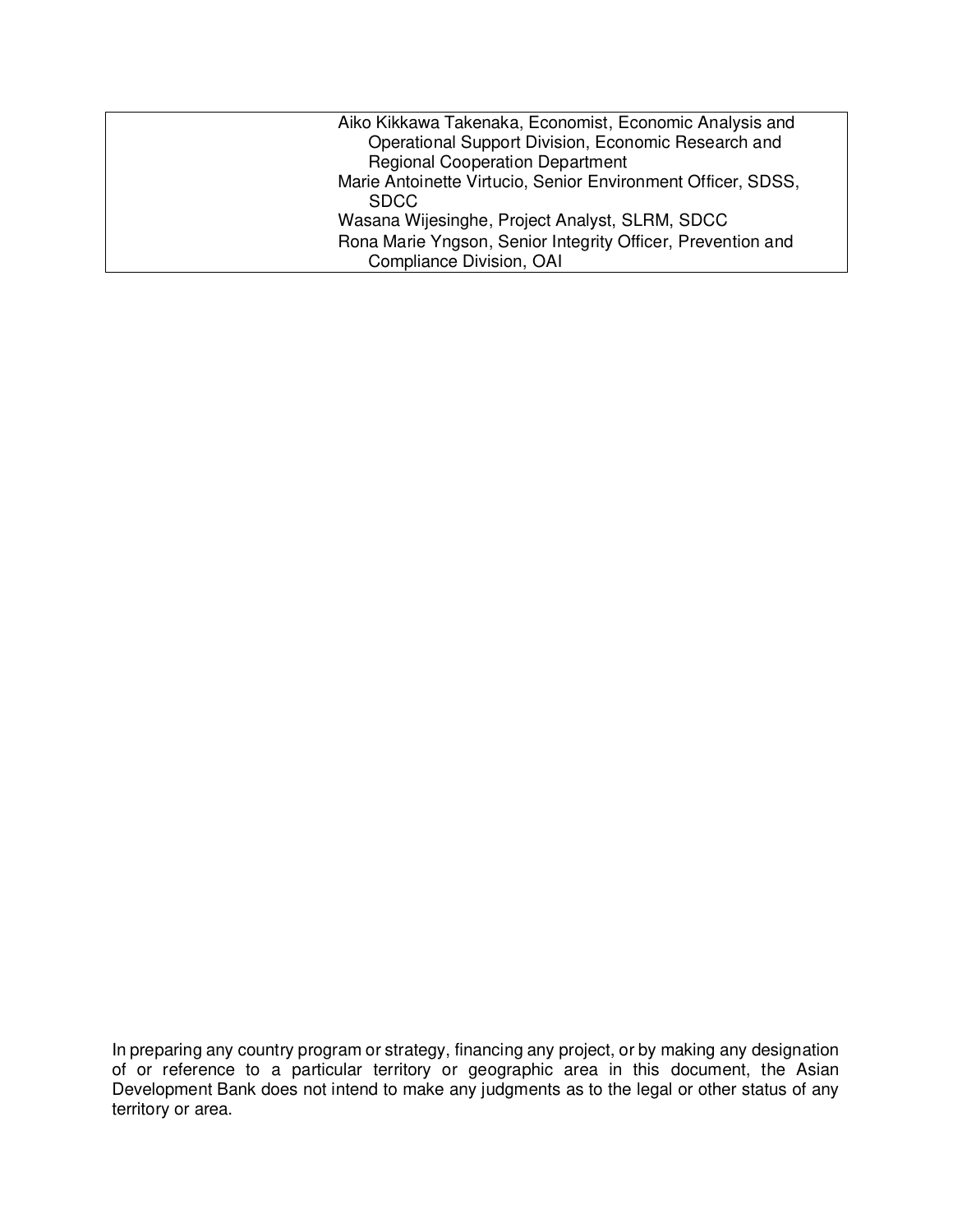# **CONTENTS**

|          | PROJECT AT A GLANCE                                                                                                                                                                                                                          |                                                |
|----------|----------------------------------------------------------------------------------------------------------------------------------------------------------------------------------------------------------------------------------------------|------------------------------------------------|
| I.       | THE PROPOSAL                                                                                                                                                                                                                                 | 1                                              |
| Ш.       | THE PROJECT                                                                                                                                                                                                                                  |                                                |
|          | Rationale<br>А.<br>Β.<br><b>Project Description</b><br>C.<br>Value Added by ADB<br>Summary Cost Estimates and Financing Plan<br>D.<br>Е.<br>Implementation Arrangements                                                                      | 4<br>6<br>6<br>$\overline{7}$                  |
| III.     | DUE DILIGENCE<br>Technical<br>А.<br>В.<br>Economic and Financial Viability<br>C.<br>Sustainability<br>D.<br>Governance<br>Е.<br>Poverty, Social, and Gender<br>F.<br>Safeguards<br>G.<br>Summary of Risk Assessment and Risk Management Plan | 8<br>8<br>$\frac{9}{9}$<br>9<br>10<br>11<br>12 |
| IV.      | <b>ASSURANCES</b>                                                                                                                                                                                                                            | 12                                             |
| V.       | <b>RECOMMENDATION</b>                                                                                                                                                                                                                        | 12                                             |
|          | <b>APPENDIXES</b>                                                                                                                                                                                                                            |                                                |
| 1.<br>2. | Revised Design and Monitoring Framework<br><b>List of Linked Documents</b>                                                                                                                                                                   | 13<br>18                                       |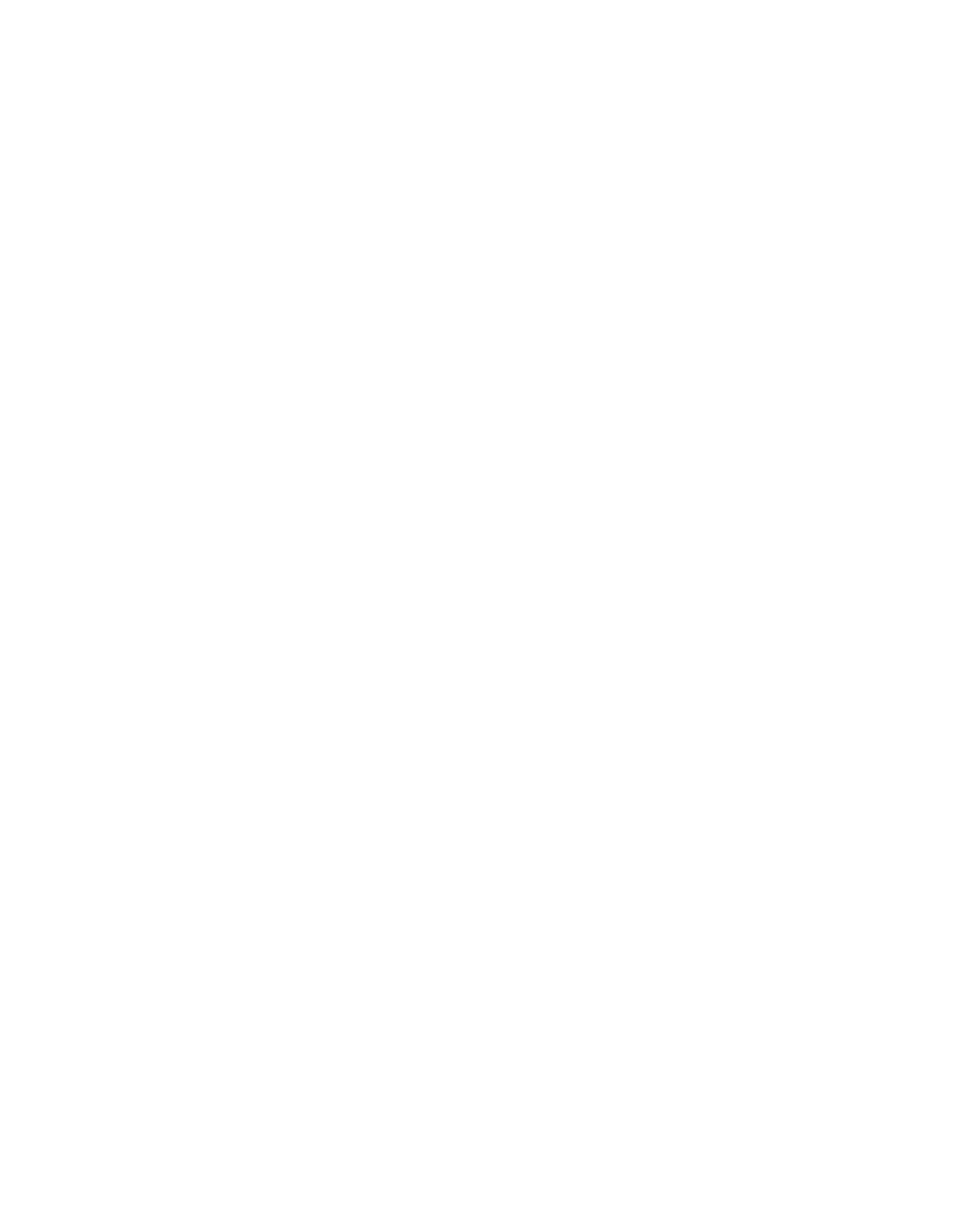# **PROJECT AT A GLANCE**

| 1. Basic Data                                          |                                                                            |         |                                                  | Project Number: 51107-003            |           |
|--------------------------------------------------------|----------------------------------------------------------------------------|---------|--------------------------------------------------|--------------------------------------|-----------|
| <b>Project Name</b>                                    | Health System Enhancement Project -                                        |         | <b>Department/Division</b>                       | SARD/SAHS                            |           |
|                                                        | <b>Additional Financing</b>                                                |         |                                                  |                                      |           |
| Country                                                | Sri Lanka                                                                  |         | <b>Executing Agency</b>                          | Ministry of Health                   |           |
| <b>Borrower</b>                                        | Sri Lanka                                                                  |         |                                                  |                                      |           |
| <b>Country Economic</b>                                | https://www.adb.org/Documents/LinkedDocs/                                  |         |                                                  |                                      |           |
| <b>Indicators</b>                                      | ?id=51107-003-CEI                                                          |         |                                                  |                                      |           |
| <b>Portfolio at a Glance</b>                           | https://www.adb.org/Documents/LinkedDocs/                                  |         |                                                  |                                      |           |
|                                                        | ?id=51107-003-PortAtaGlance                                                |         |                                                  |                                      |           |
| 2. Sector                                              | Subsector(s)                                                               |         |                                                  | <b>ADB Financing (\$ million)</b>    |           |
| <b>Health</b>                                          | Disease control of communicable disease                                    |         |                                                  |                                      | 68.10     |
|                                                        | Health sector development and reform                                       |         |                                                  |                                      | 41.90     |
|                                                        |                                                                            |         | <b>Total</b>                                     |                                      | 110.00    |
| 3. Operational Priorities                              |                                                                            |         | <b>Climate Change Information</b>                |                                      |           |
| Addressing remaining poverty and reducing inequalities |                                                                            |         | GHG reductions (tons per annum)                  |                                      | 4,282.020 |
| Accelerating progress in gender equality               |                                                                            |         | Climate Change impact on the                     |                                      | Medium    |
|                                                        | Tackling climate change, building climate and disaster resilience, and     | Project |                                                  |                                      |           |
| enhancing environmental sustainability                 |                                                                            |         | <b>ADB Financing</b>                             |                                      |           |
| Promoting rural development and food security          |                                                                            |         | Adaptation (\$ million)                          |                                      | 6.28      |
| Strengthening governance and institutional capacity    |                                                                            |         | Mitigation (\$ million)                          |                                      | 3.05      |
| Fostering regional cooperation and integration         |                                                                            |         |                                                  |                                      |           |
|                                                        |                                                                            |         | Cofinancing                                      |                                      |           |
|                                                        |                                                                            |         | Adaptation (\$ million)                          |                                      | 0.00      |
|                                                        |                                                                            |         | Mitigation (\$ million)                          |                                      | 0.63      |
| <b>Sustainable Development Goals</b>                   |                                                                            |         | <b>Gender Equity and Mainstreaming</b>           |                                      |           |
| SDG 3.3, 3.4                                           |                                                                            |         |                                                  | Effective gender mainstreaming (EGM) | ◢         |
| SDG 13.a                                               |                                                                            |         |                                                  |                                      |           |
|                                                        |                                                                            |         | <b>Poverty Targeting</b><br>Geographic Targeting |                                      |           |
| 4. Risk Categorization:                                | Low                                                                        |         |                                                  |                                      |           |
|                                                        |                                                                            |         |                                                  |                                      |           |
| 5. Safeguard Categorization                            | Environment: B Involuntary Resettlement: C Indigenous Peoples: C           |         |                                                  |                                      |           |
| 6. Financing                                           |                                                                            |         |                                                  |                                      |           |
| <b>Modality and Sources</b>                            |                                                                            |         | Amount (\$ million)                              |                                      |           |
| <b>ADB</b>                                             |                                                                            |         |                                                  |                                      | 110.00    |
|                                                        | Sovereign Project (Regular Loan): Ordinary capital resources               |         |                                                  |                                      | 110.00    |
| Cofinancing                                            |                                                                            |         |                                                  |                                      | 3.00      |
|                                                        | Japan Fund for Poverty Reduction - Project grant (Full ADB Administration) |         |                                                  |                                      | 3.00      |
| Counterpart                                            |                                                                            |         |                                                  |                                      | 10.00     |
| Government                                             |                                                                            |         |                                                  |                                      | 10.00     |
| <b>Total</b>                                           |                                                                            |         |                                                  |                                      | 123.00    |
| Currency of ADB Financing: US Dollar                   |                                                                            |         |                                                  |                                      |           |
|                                                        |                                                                            |         |                                                  |                                      |           |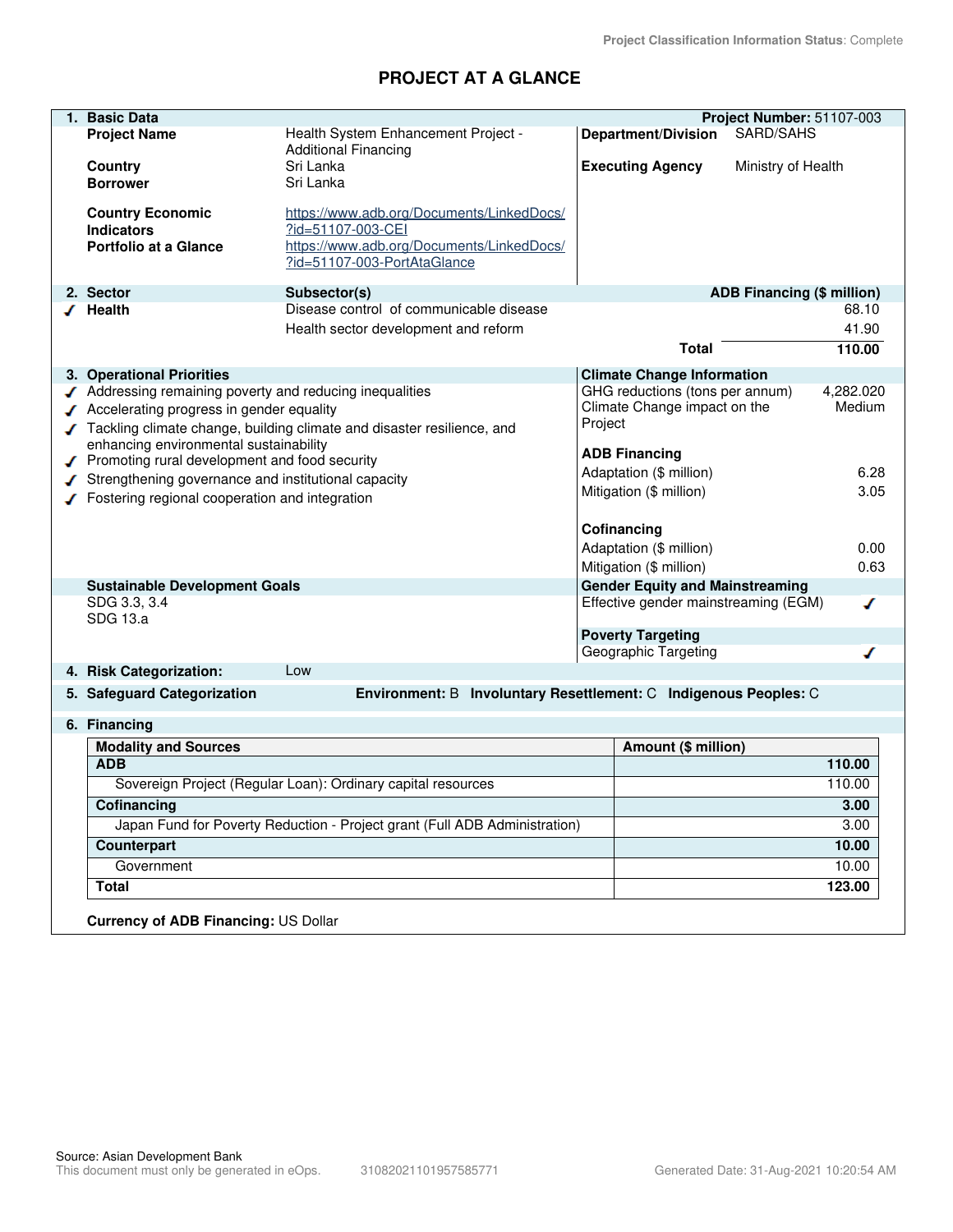### **I. THE PROPOSAL**

1. I submit for your approval the following report and recommendation on a proposed loan to the Democratic Socialist Republic of Sri Lanka for the additional financing of the Health System Enhancement Project. The report also describes the proposed administration of a grant to be provided by the Japan Fund for Poverty Reduction for the additional financing of the Health System Enhancement Project, and if the Board approves the proposed loan, I, acting under the authority delegated to me by the Board, approve the administration of the grant.

2. The Asian Development Bank (ADB) approved the ongoing Health System Enhancement Project (original project) for \$50.0 million, comprising a \$37.5 million loan from ADB's ordinary capital resources and a \$12.5 million grant from ADB's Special Funds resources on 23 October 2018. The original project aims to ensure that efficiency, equity, and responsiveness of the primary health care (PHC) system is improved. The proposed additional financing will bridge the financing gap created by the reallocations of funds for emergency COVID-19 pandemic response and support additional interventions such as (i) scaling up primary and secondary health care through the shared care cluster approach in Central, North Central, Sabaragamuwa, and Uva provinces, (ii) improving the government's response capacity to better address the ongoing devastation of coronavirus disease (COVID-19) pandemic, and (iii) supporting the e-learning in the health sector.

#### **II. THE PROJECT**

#### **A. Rationale**

3. **Health status**. Sri Lanka, an island with a population of 21.9 million, has made significant progress in the last few decades on socioeconomic and human development indicators in ensuring access to health services for all.<sup>1</sup> The vaccine-preventable disease burden has been well controlled, with immunization coverage at more than 99%.<sup>2</sup> Maternal and child care services coverage is nearly 100%, the maternal mortality ratio is very low at 32.0 per 100,000 live births, the infant mortality rate is 8.9 per 1,000 live births, and the under age 5 mortality rate is 9.5 per 1,000 live births.<sup>3</sup> Some vector-borne diseases like malaria and filaria have been eliminated, while diseases like dengue and leptospirosis are endemic. Sri Lanka's population is rapidly aging, and as much as 16% of the population is over the age of 60. $4$  The noncommunicable disease (NCD) and risk factor burdens are significant, accounting for as many as 83% of all deaths, and 17% of these are people less than 70 years old. $5$ 

4. **Health care delivery system.** Health services are provided mostly by the public sector with limited private sector contribution. The public sector provides 90% of inpatient care (more than 7 million hospitalizations in 2019), about 55% of outpatient care (more than 58 million outpatient visits in 2019), and nearly 100% of preventive care which includes childhood immunization, antenatal care, and family planning services. The government recognized the importance of free preventive care and therefore established a field-based preventive care service system, with a dedicated preventive health staff. The country is divided geographically into 356

<sup>1</sup> Central Bank of Sri Lanka. 2021. *[Annual Report 2020 \(Special Statistical Appendix\)](https://www.cbsl.gov.lk/sites/default/files/cbslweb_documents/publications/annual_report/2020/en/16_S_Appendix.pdf)*. Colombo.

<sup>2</sup> Government of Sri Lanka, Ministry of Health (MOH), Medical Statistics Unit. 2020. *Annual Health Bulletin 2019.* Colombo.

<sup>&</sup>lt;sup>3</sup> Government of Sri Lanka, MOH, Family Health Bureau. [National Statistics Bulletin](https://fhb.health.gov.lk/index.php/en/statistics) (accessed 20 July 2021).

<sup>4</sup> ADB. 2019. *[Growing Old Before Becoming Rich. Challenges of an Aging Population in Sri Lanka](https://www.adb.org/sites/default/files/publication/557446/aging-population-sri-lanka.pdf)*. Manila.

<sup>5</sup> World Health Organization. 2018. *[Noncommunicable Diseases \(NCD\) Country Profiles: Sri Lanka.](https://www.who.int/nmh/countries/lka_en.pdf)* Geneva.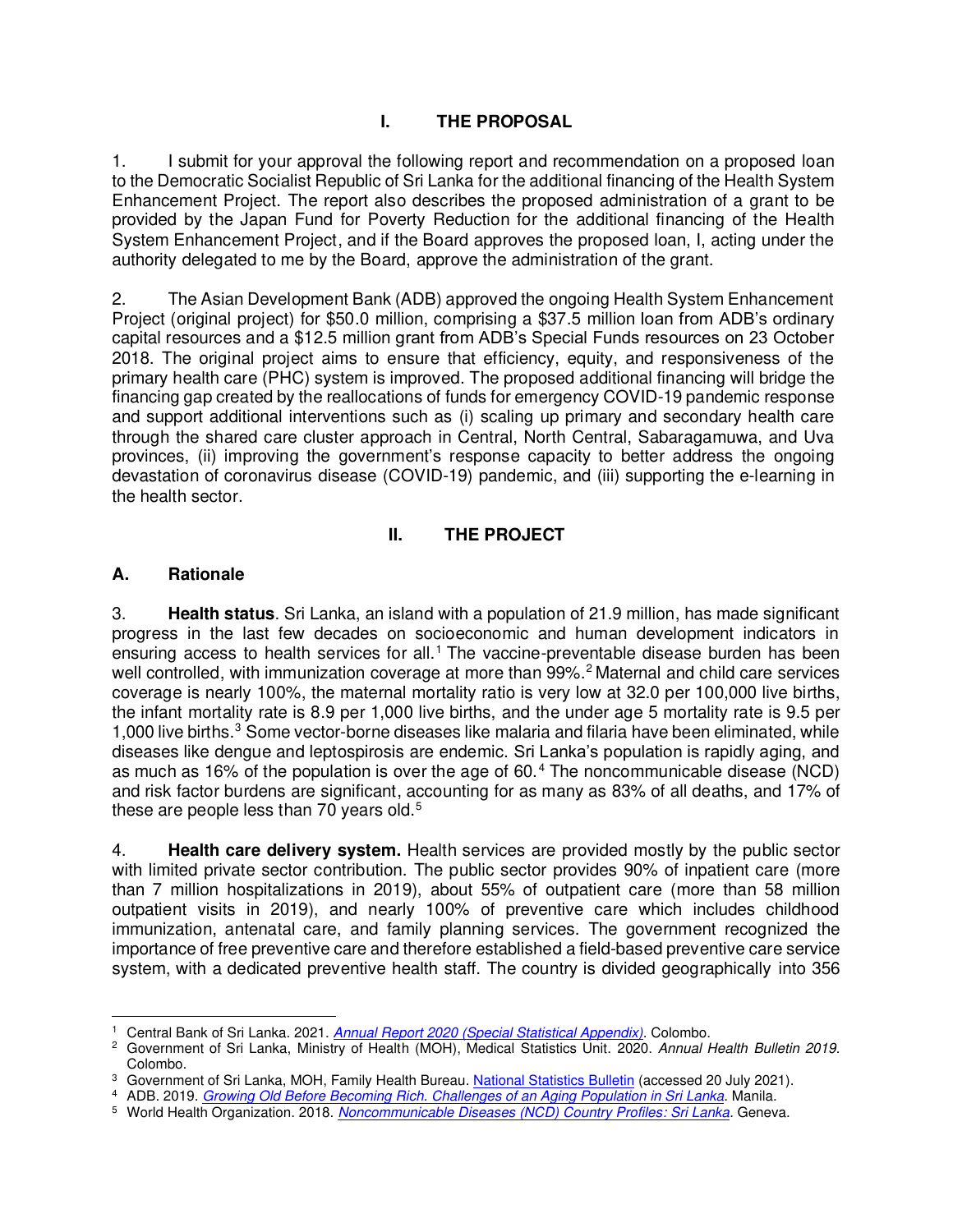health areas, managed by a medical officer of health, each with a defined catchment area that coincides with the local administrative unit.

5. In parallel with the preventive care network, a geographically wide network of curative services in three tiers (primary, secondary, and tertiary) is provided via 1,165 health facilities spread across the country. This includes 643 hospitals with 86,589 beds (four beds per 1,000 people) and 522 facilities providing primary outpatient care services. About 74% of beds are in the 116 secondary and tertiary care hospitals and 38 special hospitals (e.g., mental health, prison, cancer, and dental hospitals), while 26% are in the 489 divisional hospitals which provide primary care.<sup>6</sup> However, the availability of intensive care facilities is limited to about 600 beds (three intensive care unit beds per 100,000 people).<sup>7</sup> People can access any level of curative facility (primary, secondary, or tertiary care hospitals) for first-contact care. A tier-wise referral system starting from primary care facilities to higher facilities—is not in place. The Ministry of Health (MOH) is responsible for the health system policy, planning, human resource training, stewardship functions, and tertiary hospitals while nine provincial councils manage primary and most secondary health care services.

6. **COVID-19 pandemic.** COVID-19 cases were first reported in Sri Lanka in January 2020. The first wave of COVID-19 was during March–June 2020, the second wave was during October 2020–March 2021, and an ongoing third wave has affected the country since 25 April 2021. As of 23 August 2021, Sri Lanka had reported 390,000 confirmed cases and 7,366 deaths because of COVID-19.<sup>8</sup> The third wave continues to result in an unprecedented number of COVID-19 patients attending health facilities, and the effective reproduction rate during the third wave is markedly higher than that during the first and second waves. Since April 2021, the number of daily new confirmed cases has increased more than 350-fold, from 0.3 cases per million people to 106.0 cases per million people.<sup>9</sup> The reported spread of new, more infectious variants has contributed to this significant increase. The speed of transmission of the virus and its virulence requires the country to ramp up testing, quickly identify and isolate cases, and effectively care for people with COVID-19.

7. **Constraints.** Since 1990, evolving health challenges, including population aging, have led to prioritization of investments in secondary and tertiary health care at the expense of PHC services. The COVID-19 pandemic has exacerbated the lopsided investment. Deterioration of PHC facilities has led to the bypassing of primary curative care services for secondary and tertiary care for most health problems faced by the population. For example, secondary and tertiary health care levels manage as much as 93% of childbirths, 75% of NCD patients, and 40% of outpatient services. Preventive services (e.g., immunization) are well-managed at the PHC level, but for some preventive care (e.g., nutrition services), demand-side intervention gaps exist (footnote 7).

8. **Shared care clusters reform.** In 2018, to improve PHC utilization, address overcrowding of secondary and tertiary care facilities, and ensure universal health coverage, the government approved a new health care delivery policy.<sup>10</sup> The policy provides the implementation framework to transform the health care delivery model into a network of shared care clusters across the country to enable services that are more responsive, and patient centered. "Shared care" in the government's definition means (i) an individual's health care will be shared and form a continuum

<sup>6</sup> Government of Sri Lanka, MOH, Medical Statistics Unit. 2019. *[Annual Health Statistics 2019](http://www.health.gov.lk/moh_final/english/public/elfinder/files/publications/AHB/AHS%202019.pdf)*. Colombo.

<sup>7</sup> V. Pinto et al. 2019*[. Critical Care in Sri Lanka.](https://criticalcare.lk/wp-content/uploads/2019/04/SLMA-publication-edited-for-word-count-1.pdf)* Colombo.

<sup>8</sup> Government of Sri Lanka, MOH. *[COVID-19 Situation Reports](http://www.epid.gov.lk/web/index.php?option=com_content&view=article&id=225&Itemid=518&lang=en)*. Colombo.

<sup>&</sup>lt;sup>9</sup> Our World in Data. *Effective reproduction rate (average number of new infections caused by a single infected person,* 7-day rolling average) an[d daily new confirmed cases per million population](https://ourworldindata.org/explorers/coronavirus-data-explorer?zoomToSelection=true&time=2020-03-01..latest&pickerSort=asc&pickerMetric=location&Metric=Confirmed+cases&Interval=7-day+rolling+average&Relative+to+Population=true&Align+outbreaks=false&country=~LKA) (7-day rolling average).

<sup>10</sup> Government of Sri Lanka, MOH. 2018. *[Policy on Health care Delivery for Universal Health Coverage.](http://www.health.gov.lk/moh_final/english/public/elfinder/files/publications/publishpolicy/23_UHC%20Policy.pdf)* Colombo.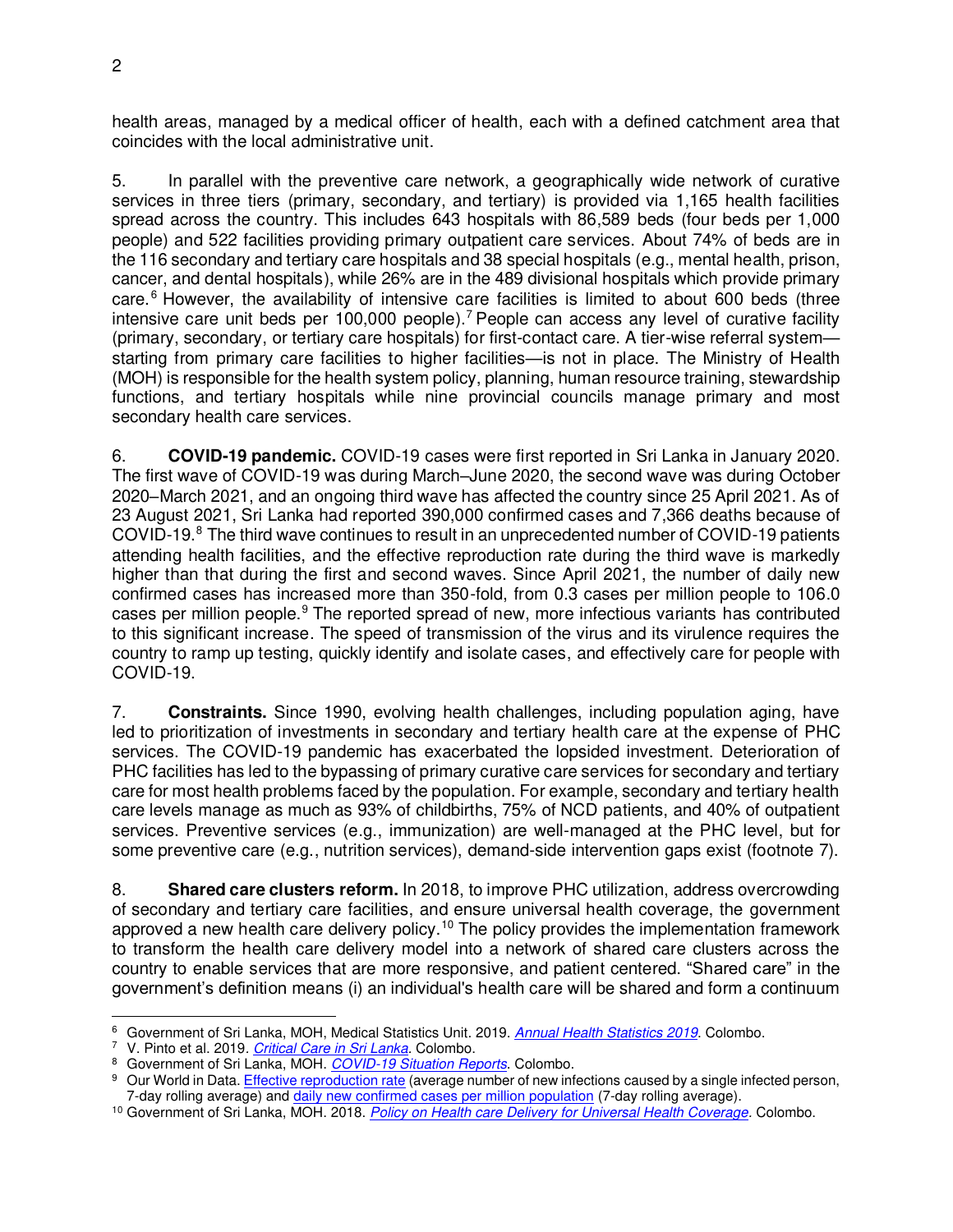between primary care and specialized services, and (ii) resources will be shared among health care facilities within a cluster so that there is optimum availability and utilization (footnote 10). Each shared care cluster is structured around a secondary care facility (apex hospital) linking the PHC facilities (divisional hospitals and primary medical care units as feeder hospitals that will serve a defined catchment population). The apex hospitals will serve as the secondary curative care facility for patients referred from PHC facilities within the cluster and provide a more comprehensive service package to accommodate transfers and referrals from the smaller feeder hospitals in the cluster. The cluster approach ensures the continuum of care between primary and specialist services for an individual patient over time and across an episode of care.

9. **Original project.** The original project became effective on 5 February 2019 and has three outputs: (i) PHC enhanced in Central, North Central, Sabaragamuwa, and Uva provinces; (ii) health information system and disease surveillance capacity strengthened; and (iii) policy development, capacity building, and project management supported. The four provinces that the original project is supporting were selected based on high poverty levels, health disparities, as well as percentage of rural and estate sector populations.

10. As an immediate response to the COVID-19 pandemic, ADB approved a reallocation of \$15 million from the loan and grant proceeds of the original project following a request by the government in March–April 2020. <sup>11</sup> This financing has already been used or committed to immediately procure essential medical and laboratory equipment and consumables, personal protective equipment, and civil works for establishing laboratories for testing which are in line with output 2 (health information system and disease surveillance capacity strengthened). The changes did not materially alter or fundamentally affect the overall impact, outcome, or scope of the original project. The design and monitoring framework was revised accordingly to reflect the changes of expanding the project scope and the geographic areas.

11. The original project is evaluated as a well-performing project as (i) it is rated *on track* on ADB's project performance rating system, (ii) safeguard covenants are fully complied with or are being complied with, (iii) the progress of outputs is on track, and (iv) management of risks is rated *successful*. As of 18 August 2021, cumulative contract awards were \$21.1 million (42.2%) and disbursements, including advance financing, were \$21.2 million (42.5%) against the net project amount of \$50.0 million and 44.8% of the elapsed time. The original project's closing date is 31 May 2024.

12. **Additional financing.** Additional financing is the most appropriate and efficient modality to (i) provide the replenishment of reallocated funds for COVID-19 response approved in 2020 (footnote 11) to complete the originally planned activities related to PHC development, health information strengthening, and disease surveillance under the original project; (ii) scale up primary and secondary health care through the shared care cluster approach and support elearning in the health sector with additional activities; and (iii) address the government's urgent financing requirements to support managing the ongoing third wave of the COVID-19 pandemic. The ongoing implementation arrangements of the original project will be continued, which ensures a high degree of readiness for the implementation of the additional financing. The

<sup>&</sup>lt;sup>11</sup> Funding for activities under the original project was reallocated to support Sri Lanka's COVID-19 response as per the government's request in 2020. The reallocations were to support the development of 42 out of 135 identified PHC facilities, provision of nutrition services to mothers and children in the estate and rural areas, renovation of 127 field health centers, conduct of a behavior change communications campaign for encouraging PHC utilization, procurement of required hardware for enabling a shared care cluster information technology system, and strengthening the core capacity of selected ports of entry and the development of a quarantine information management system.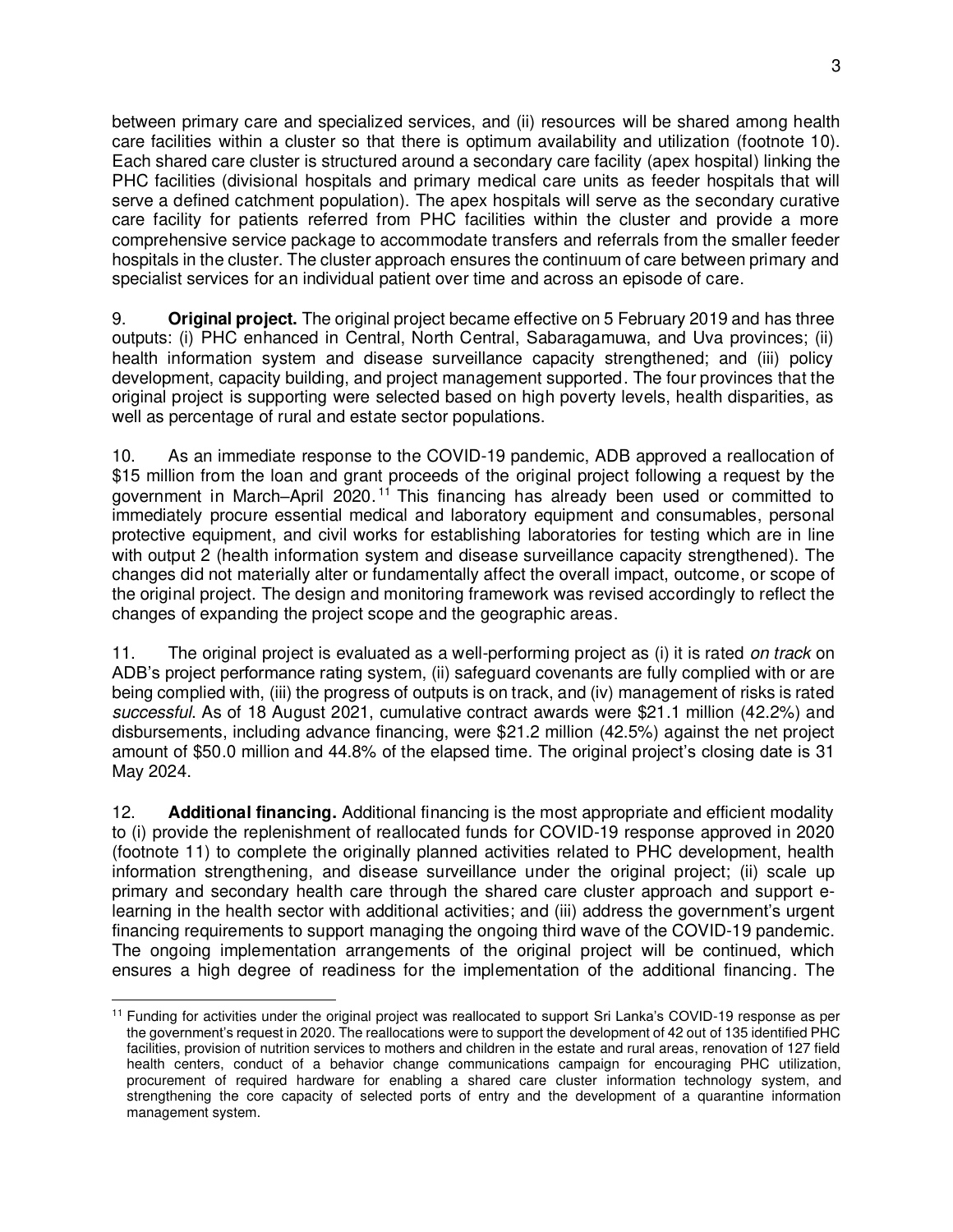additional financing complies with the eligibility criteria for additional financing by ADB. With the additional financing, the project continues to be technically feasible, economically viable, and financially sound.

13. The additional financing is classified *low* risk given that (i) the loan amount does not exceed \$200 million; (ii) ADB has a positive track record of health sector interventions in the country; (iii) the executing agency has considerable capacity in externally financed project administration; (iv) there are no known integrity concerns in the project; and (v) the proposed safeguards categorizations continue to be B for environment, C for involuntary resettlement, and C for indigenous peoples.

14. Activities and outputs under the additional financing are accorded high priority by the government and are aligned closely with the priorities identified in the government's development strategy, the National Policy Framework Vistas of Prosperity and Splendour 2019. The framework intends to (i) ensure that the existing free health care system is further developed to reduce waiting times, with special focus at the district level; (ii) expand the services available to patients; (iii) ensure that all hospitals are developed; and (iv) ultimately achieve universal health coverage as aligned with United Nations Sustainable Development Goal 3. The additional financing is in line with ADB's country partnership strategy for Sri Lanka, 2018–2022 and country operations business plan for Sri Lanka, 2021–2023.<sup>12</sup> The additional financing is also consistent with ADB's Strategy 2030 operational priority (OP) 1: addressing remaining poverty and reducing inequalities; OP 2: accelerating progress in gender equality and social inclusion; OP 3: tackling climate change, building climate and disaster resilience, and enhancing environmental sustainability; OP 5: promoting rural development and food security; OP 6: strengthening governance and institutional capacity; and OP 7: regional cooperation and integration.<sup>13</sup>

### **B. Project Description**

15. The project is aligned with the following impact: a healthier nation is ensured with a more comprehensive PHC system. The project is aligned with the following outcome: efficiency, equity, and responsiveness of the PHC system improved. The impact, outcome and outputs are aligned with the original project. The title of outputs 1 and 2 are adjusted to reflect the expanded scope.

16. **Output 1: Primary and secondary health care enhanced in Central, North Central, Sabaragamuwa, and Uva provinces**. There are two sets of activities under the additional financing for this output. The first set are planned activities in the four provinces of Central, North Central, Sabaragamuwa, and Uva under output 1 of the original project which were intended to be implemented from 2021 but were placed on hold because of the reallocations of funds in 2020 for emergency COVID-19 pandemic response which will now resume with the additional financing. These activities include (i) developing 42 PHC facilities, (ii) expanding the package of nutrition services to mothers and children with a special focus on the most vulnerable population in the estate and rural areas in the four provinces, (iii) renovating 127 field health centers, and (iv) supporting a behavior change communications campaign for encouraging PHC utilization.

17. Considering the significant gaps in health care services of the four provinces at the secondary care level, the second set of activities under the additional financing for output 1 will

<sup>12</sup> ADB. 2017. *Country Partnership Strategy: Sri Lanka, 2018−2022—[Transition to Upper Middle-Income Country](https://www.adb.org/sites/default/files/institutional-document/342216/cps-sri-2018-2022.pdf)  [Status](https://www.adb.org/sites/default/files/institutional-document/342216/cps-sri-2018-2022.pdf)*. Manila; and ADB. 2020. *[Country Operations Business Plan: Sri Lanka, 2021−2023](https://www.adb.org/sites/default/files/institutional-document/653766/cobp-sri-2021-2023.pdf)*. Manila.

<sup>13</sup> ADB. 2018. *[Strategy 2030: Achieving a Prosperous, Inclusive, Resilient, and Sustainable Asia and the Pacific.](https://www.adb.org/sites/default/files/institutional-document/435391/strategy-2030-main-document.pdf)* Manila.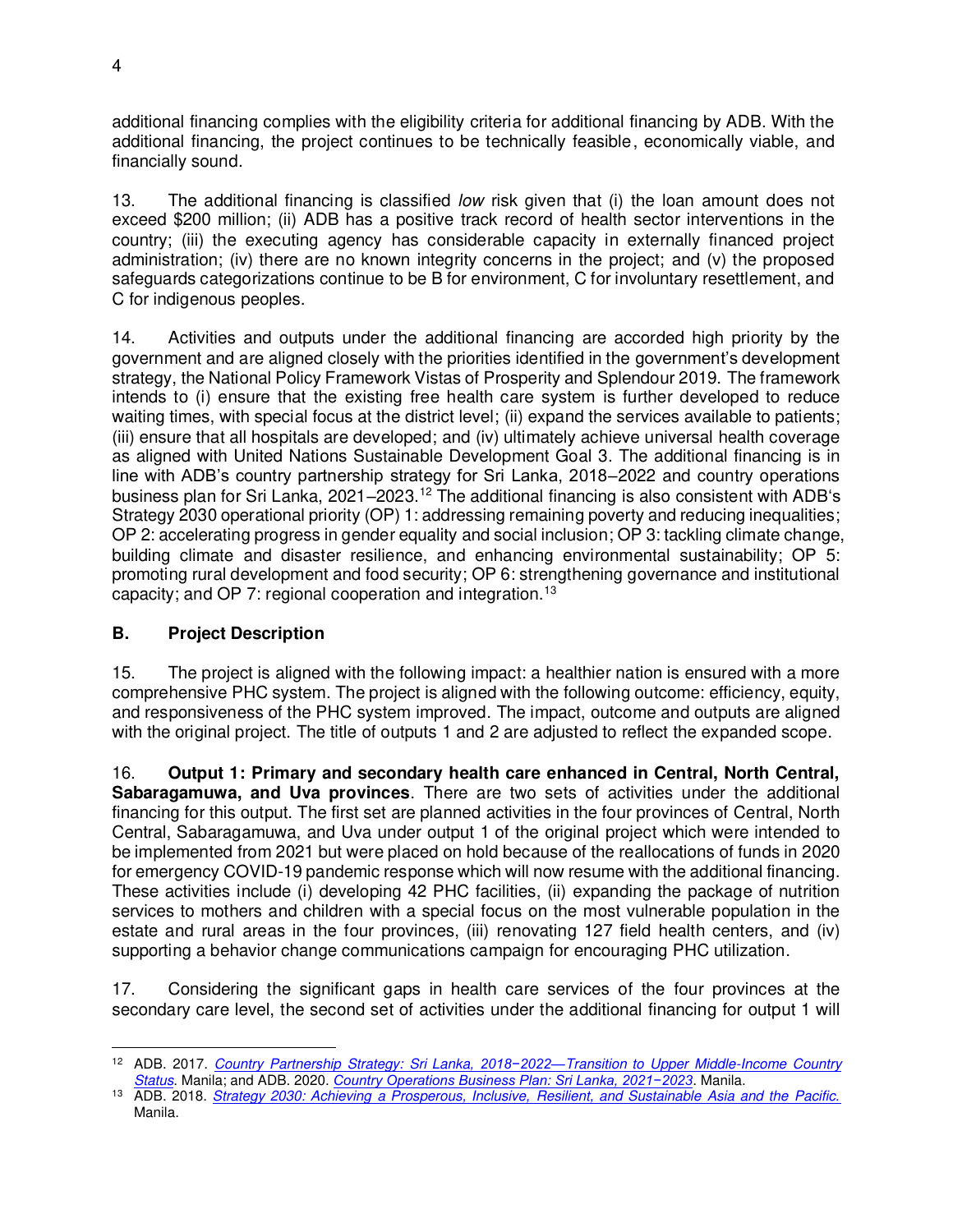develop selected secondary care cluster apex hospitals to ensure the continuity of health care service from primary to secondary care. These activities include (i) upgrading nine base hospitals (one in each of the nine districts in the four provinces) through expanding the physical space, repairing hospital facilities, and providing needed medical equipment to enable better secondary curative care services to patients referred from PHC facilities within the respective cluster; and (ii) expanding the existing PHC innovation fund to improve continuity of care, quality of care, and comprehensiveness of the service package provided through the shared care cluster approach.

18. **Output 2: Health information system, disease surveillance capacity, and COVID-19 response strengthened.** There are also two sets of activities under the additional financing for this output. The first set are the planned activities under output 2 of the original project which were placed on hold because of the reallocations of funds in 2020 for emergency COVID-19 pandemic response which will now resume and be expanded with the additional financing. These activities are (i) procuring required hardware and establishing local area networks that interconnect computers within health facilities to pilot the adoption of health information technology (HIT) for better continuity of health care and disease surveillance within nine shared care clusters in the four target provinces; and (ii) supporting the quarantine unit by further strengthening components under the core international health regulation capacity for selected ports of entry and developing a quarantine information management system. The adoption of HIT in the shared care clusters will be implemented with a phased approach. The first phase will roll out the HIT solution in two selected shared care clusters; and the second phase will be implemented in the remaining seven shared care clusters subject to successful integration and implementation of the first phase.

19. With the third wave of COVID-19 reported since April 2021, the government requested that ADB provides further support to strengthen its COVID-19 response island-wide. This constitutes the second set of activities under the additional financing for output 2, which include (i) scaling up the capacity of at least 25% of secondary and tertiary care hospitals across the country to better manage COVID-19 patients by providing emergency medical equipment and supplies; increasing intensive care, high dependency, and emergency treatment units; expanding access to oxygen; and supporting transportation for home care, quarantine, and intermediate care services; (ii) improving the quality of and access to laboratory testing services by supporting stateowned laboratories to carry out tests for COVID-19 detection, surveillance, and management, and conducting a feasibility study on increasing access to testing in rural and hard-to-reach areas through deployment of mobile laboratories; and (iii) enhancing the efficiency of the prehospital ambulance system (1990 Suwa Seriya ambulance system) to link COVID-19 patients to the designated hospitals for further treatment and management without compromising the non-COVID-19 emergency services. The last activity is financed by the Japan Fund for Poverty Reduction grant.<sup>14</sup>

20. The additional activities (ii) and (iii) under output 2 will reach beneficiaries living in all nine provinces of the country. The expansion of the geographic coverage will further complement the World Bank's ongoing COVID-19 Emergency Response and Health Systems Preparedness Project. The procurement of critical medical supplies and equipment to address the ongoing third wave of the pandemic under ADB additional financing is coordinated to ensure no duplication of effort with the support provided by the World Bank.

21. **Output 3: Policy development, capacity building, and project management supported.** On top of ongoing activities under the original project, the additional financing for

<sup>&</sup>lt;sup>14</sup> \$3 million project grant from the Japan Fund for Poverty Reduction was approved by the Government of Japan on 25 August 2021.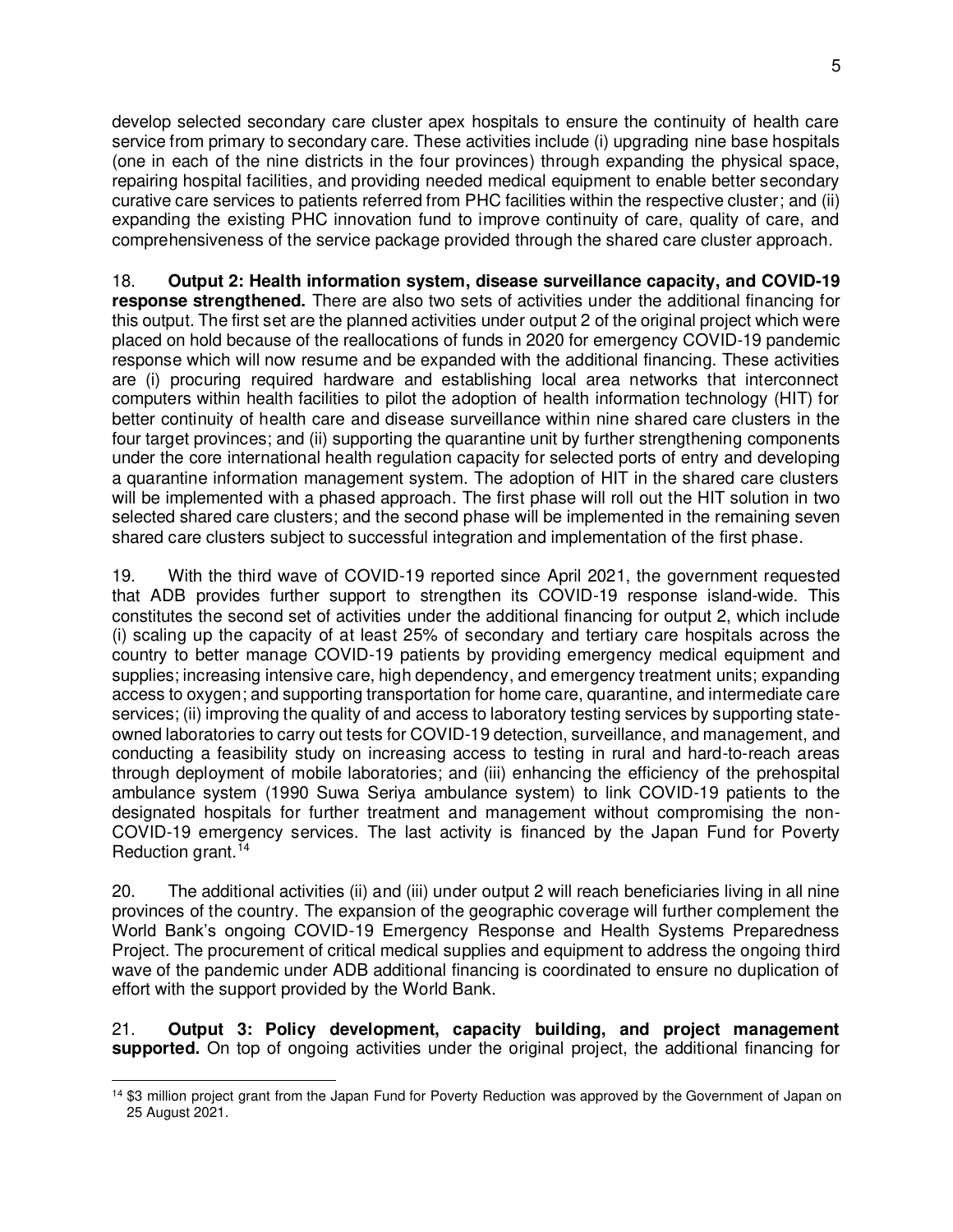output 3 will support the following new activities: (i) scaling up infrastructure, information technology systems, and e-learning facilities in the National Institute of Health Sciences and nine selected regional training centers (one center per province) to enable facilitation of pre-service, in-service, and continuous medical education of health sector staff, (ii) developing a genderresponsive PHC service module, a hospital design module, and PHC training modules, and (iii) supporting policy development, capacity building, gender action plan implementation, and project management and administration for the proposed 24-month project extension**.**

### **C. Value Added by ADB**

22. The additional financing brings value by (i) supporting the institutionalization of the shared care cluster approach for health service delivery, which improves the efficiency and equity of health care in most underserved provinces; (ii) addressing the devastating COVID-19 pandemic through the timely provision of the most-needed medical and laboratory equipment and supplies to rapidly scale up the government's capacity to detect, treat, and manage incremental COVID-19 cases and reduce morbidities and fatalities from COVID-19; (iii) improving the efficacy, timeliness, and safety of prehospital ambulance services for COVID-19-positive patients without compromising the needs of non-COVID-19 patients; and (iv) enabling e-learning in the health sector to provide a safe and efficient way to build the capacity of people working in the health sector to address emerging health issues including COVID-19. The additional financing will strengthen the health system through immediate as well as medium-term measures to address COVID-19, creating synergy with the newly approved Responsive COVID-19 Vaccines for Recovery Project under the Asia Pacific Vaccine Access Facility. The project management unit (PMU) under the original project will be augmented to support the vaccination activities.

### **D. Summary Cost Estimates and Financing Plan**

23. The additional financing is estimated to cost \$123 million (Table 1). The revised overall project cost, including the additional financing, is estimated at \$185 million. Detailed cost estimates by expenditure category and by financier are included in the project administration manual (PAM).<sup>15</sup>

|             |    | (\$ million)                                                                                                |                                              |                                    |        |
|-------------|----|-------------------------------------------------------------------------------------------------------------|----------------------------------------------|------------------------------------|--------|
| <b>Item</b> |    |                                                                                                             | <b>Current</b><br><b>Amount</b> <sup>a</sup> | <b>Additional</b><br>Financing $b$ | Total  |
| А.          |    | <b>Base Cost</b> <sup>c</sup>                                                                               |                                              |                                    |        |
|             |    | Primary and secondary health care enhanced in<br>Central, North Central, Sabaragamuwa, and Uva<br>provinces | 39.00                                        | 36.29                              | 75.29  |
|             | 2. | Health information system, disease surveillance<br>capacity, and COVID-19 response strengthened             | 3.70                                         | 70.24                              | 73.94  |
|             | 3. | Policy development support, capacity building, and<br>project management supported                          | 9.87                                         | 5.09                               | 14.96  |
|             |    | Subtotal (A)                                                                                                | 52.57                                        | 111.63                             | 164.20 |
| В.          |    | Contingencies <sup>d</sup>                                                                                  | 5.44                                         | 8.94                               | 14.38  |
| C.          |    | Financial Charges During Implementation <sup>e</sup>                                                        | 1.99                                         | 2.43                               | 4.42   |
|             |    | Total (A+B+C)                                                                                               | 60.00                                        | 123.00                             | 183.00 |

# **Table 1: Summary Cost Estimates**

Note: Numbers may not sum precisely because of rounding.

a Refers to the original amount.

<sup>b</sup> Includes taxes and duties of \$10 million to be financed by the Government of Sri Lanka by cash contribution.

c In mid-2021 prices as of 17 August 2021.

<sup>15</sup> Project Administration Manual (accessible from the list of linked documents in Appendix 2).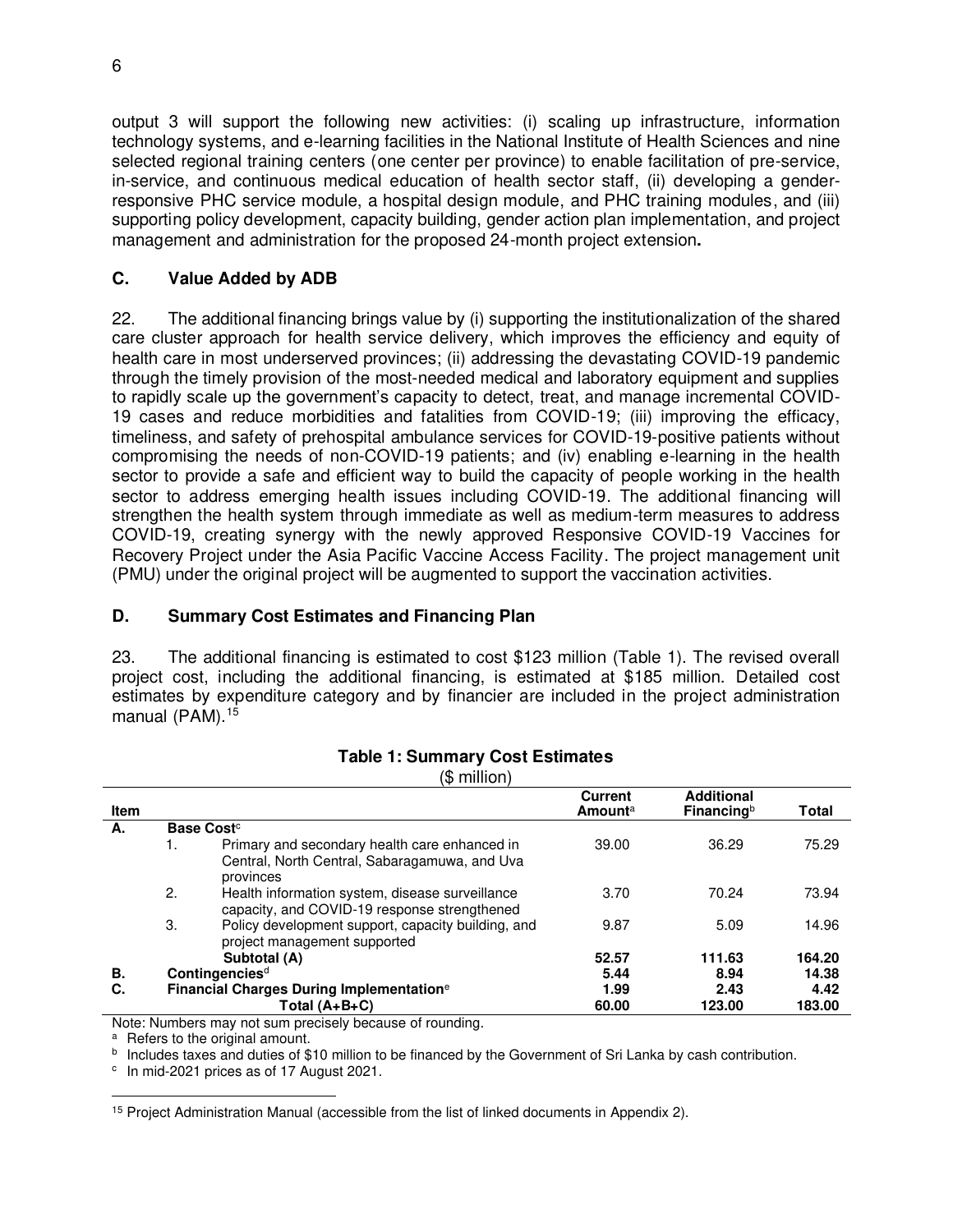- $d$  Physical contingencies are computed at 5.0% for all categories. Price contingencies are computed at 1.6%–1.8% on foreign exchange costs and 4.0%–4.5% on local currency costs; includes provision for potential exchange rate fluctuation under the assumption of a purchasing power parity exchange rate.
- e Includes interest and commitment charges. Interest during construction for the Asian Development Bank ordinary capital resources regular loan has been computed at the 6 months United States dollar London interbank offered rate (LIBOR) plus a spread of 0.50%, funding cost margin of 0.01% (1 basis point for 1 July–31 December 2021) and a commitment charge of 0.15% of the undisbursed amount.

Source: Asian Development Bank estimates.

24. The government has requested a regular loan of \$110 million from ADB's ordinary capital resources to help finance the project. The loan will have a 29-year term, including a grace period of 8 years, an annual interest rate determined in accordance with ADB's London interbank offered rate (LIBOR)-based lending facility, a commitment charge of 0.15% per year, and such other terms and conditions set forth in the draft loan agreement.

25. The summary financing plan is in Table 2. ADB will finance \$110 million, which is 89.43% of the additional financing cost of \$123 million and includes expenditures in relation to civil works, vehicles, consulting services, training, equipment, interest charges, and the expansion of the PHC innovation fund. The Japan Fund for Poverty Reduction will provide a \$3 million grant (2.44% of the additional financing), to be administered by ADB. This grant will be used for expenditures in relation to renovating ambulance stations, procuring ambulances, and delivering trainings to prehospital service personnel. The government will finance the remaining 8.13% (\$10 million) for project implementation of the additional financing, covering value-added tax and customs' duties.

| $\frac{1}{2}$ and $\frac{1}{2}$ . Our mind $\frac{1}{2}$ is interesting to the state |                      |          |                             |          |              |          |
|--------------------------------------------------------------------------------------|----------------------|----------|-----------------------------|----------|--------------|----------|
|                                                                                      | Current <sup>a</sup> |          | <b>Additional Financing</b> |          | Total        |          |
|                                                                                      |                      | Share of |                             | Share of |              | Share of |
|                                                                                      | <b>Amount</b>        | Total    | Amount                      | Total    | Amount       | Total    |
| <b>Source</b>                                                                        | (\$ million)         | (%)      | (\$ million)                | $(\% )$  | (\$ million) | (% )     |
| Asian Development Bank                                                               |                      |          |                             |          |              |          |
| OCR concessional loan                                                                | 37.50                | 62.50    | 0.00                        | 0.00     | 37.50        | 20.49    |
| OCR regular loan                                                                     | 0.00                 | 0.00     | 110.00                      | 89.43    | 110.00       | 60.11    |
| Special Funds resources                                                              | 12.50                | 20.83    | 0.00                        | 0.00     | 12.50        | 6.83     |
| (ADF grant)                                                                          |                      |          |                             |          |              |          |
| JFPR grant <sup>b</sup>                                                              | 0.00                 | 0.00     | 3.00                        | 2.44     | 3.00         | 1.64     |
| Government of Sri Lanka                                                              | 10.00                | 16.67    | 10.00                       | 8.13     | 20.00        | 10.93    |
| Total                                                                                | 60.00                | 100.00   | 123.00                      | 100.00   | 183.00       | 100.00   |

### **Table 2: Summary Financing Plan**

 $ADE = Asian Development Fund$ , JFPR = Japan Fund for Poverty Reduction, OCR = ordinary capital resources. <sup>a</sup> Refers to the original amount.

**b** Administered by the Asian Development Bank.

Source: Asian Development Bank estimates.

26. For the proposed additional financing, climate adaptation is estimated to cost \$6.28 million and climate mitigation is estimated to cost \$3.675 million. ADB will finance 100% of the adaptation costs and 83% of the mitigation costs. JFPR will finance 17% of the mitigation costs. Details are in the PAM (footnote 15).

#### **E. Implementation Arrangements**

27. The implementation arrangements are summarized in Table 3 and described in detail in the PAM (footnote 15). The original project implementation arrangements will continue for the additional financing. The four established project implementation units (PIUs) under the provincial councils of Central, North Central, Sabaragamuwa, and Uva provinces will be the implementing agencies of activities under output 1 in their respective project areas. The implementation of activities under outputs 2 and 3 will be centralized and managed by the existing PMU under the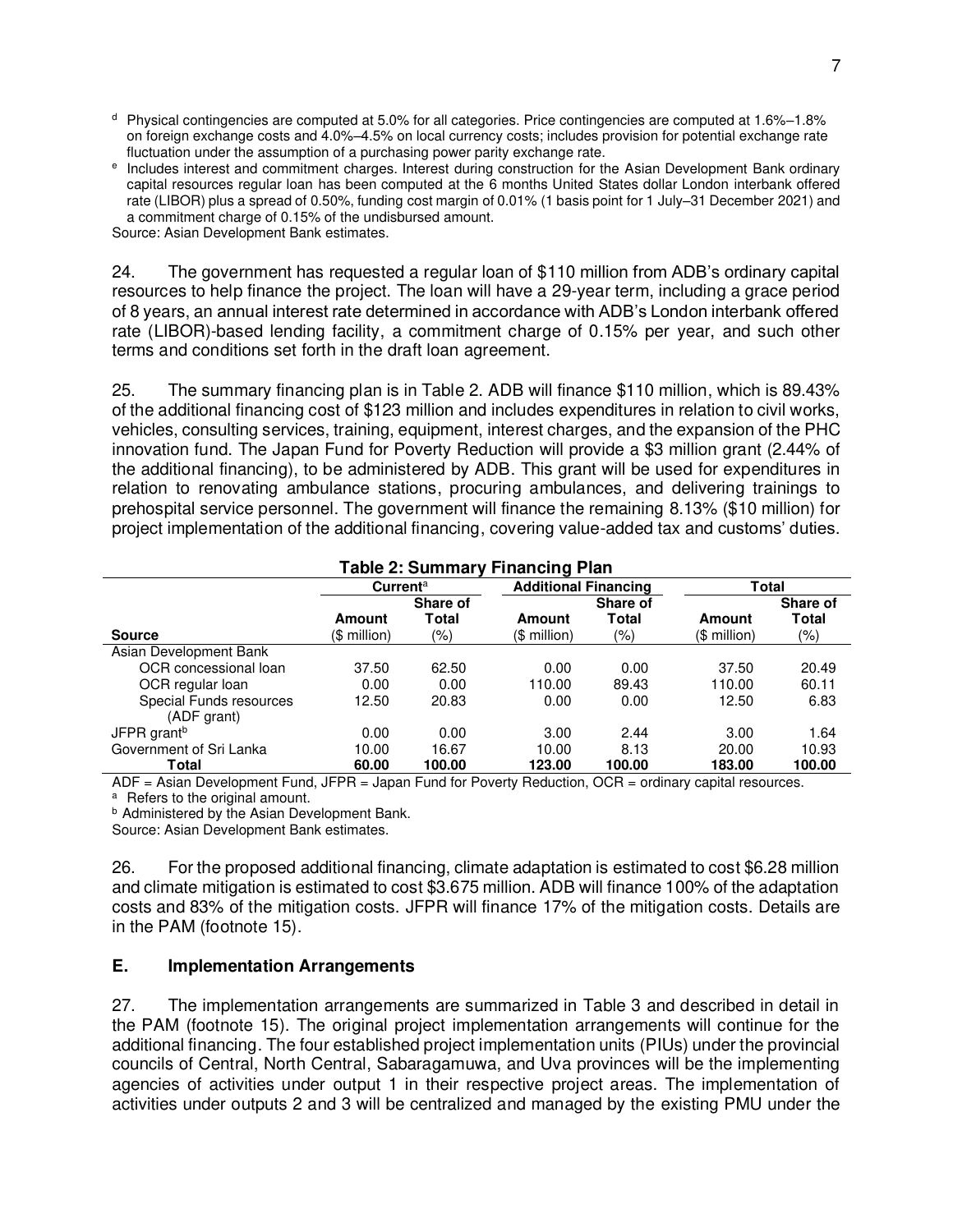MOH. The MOH will provide strategic guidance to the PMU, review the performance, and take timely strategic measures required to achieve the project's outcome and outputs. The additional financing will be implemented over 4 years (2021–2025). The procurement (including consulting services) to be financed by ADB will follow the ADB Procurement Policy (2017, as amended from time to time) and the Procurement Regulations for ADB Borrowers (2017, as amended from time to time). The potential impact of the COVID-19 pandemic on implementation is reflected in the project implementation period and corresponding cost estimates.

| rable 5. implementation Arrangements             |                                                                                                                                                                                                                                                                                                                                                                                                                                                                                                                                                                                      |                                         |                 |  |
|--------------------------------------------------|--------------------------------------------------------------------------------------------------------------------------------------------------------------------------------------------------------------------------------------------------------------------------------------------------------------------------------------------------------------------------------------------------------------------------------------------------------------------------------------------------------------------------------------------------------------------------------------|-----------------------------------------|-----------------|--|
| <b>Aspects</b>                                   | Arrangements                                                                                                                                                                                                                                                                                                                                                                                                                                                                                                                                                                         |                                         |                 |  |
| Implementation period                            | October 2021-November 2025                                                                                                                                                                                                                                                                                                                                                                                                                                                                                                                                                           |                                         |                 |  |
| Estimated completion date                        | 30 November 2025                                                                                                                                                                                                                                                                                                                                                                                                                                                                                                                                                                     |                                         |                 |  |
| Estimated loan and grant closing date            | 31 May 2026                                                                                                                                                                                                                                                                                                                                                                                                                                                                                                                                                                          |                                         |                 |  |
| Management                                       |                                                                                                                                                                                                                                                                                                                                                                                                                                                                                                                                                                                      |                                         |                 |  |
| Oversight body<br>(i)                            | National project steering committee chaired by the secretary, MOH                                                                                                                                                                                                                                                                                                                                                                                                                                                                                                                    |                                         |                 |  |
| Executing agency<br>(ii)                         | <b>MOH</b>                                                                                                                                                                                                                                                                                                                                                                                                                                                                                                                                                                           |                                         |                 |  |
| (iii) Key implementing agencies                  | Provincial councils of Central, North Central, Sabaragamuwa, and Uva<br>provinces                                                                                                                                                                                                                                                                                                                                                                                                                                                                                                    |                                         |                 |  |
| (iv) Implementation unit                         | Project management unit under MOH and project implementation units<br>under the four provincial councils                                                                                                                                                                                                                                                                                                                                                                                                                                                                             |                                         |                 |  |
| Procurement                                      | Open competitive bidding<br>(internationally advertised)                                                                                                                                                                                                                                                                                                                                                                                                                                                                                                                             | 1 contract (loan); 1<br>contract (JFPR) | \$3.76 million  |  |
|                                                  | Open competitive bidding<br>(nationally advertised)                                                                                                                                                                                                                                                                                                                                                                                                                                                                                                                                  | 21 contracts (loan)                     | \$46.41 million |  |
|                                                  | Request for quotations                                                                                                                                                                                                                                                                                                                                                                                                                                                                                                                                                               | 24 contracts                            | \$46.47 million |  |
| Consulting services                              | Quality- and cost-based selection                                                                                                                                                                                                                                                                                                                                                                                                                                                                                                                                                    | 360 person-months                       | \$2.16 million  |  |
|                                                  | Consultants' qualification selection                                                                                                                                                                                                                                                                                                                                                                                                                                                                                                                                                 | 270 person-months                       | $$0.66$ million |  |
|                                                  | Individual consultant selection                                                                                                                                                                                                                                                                                                                                                                                                                                                                                                                                                      | 246 person-months                       | \$0.78 million  |  |
| Retroactive financing and advance<br>contracting | MOH requested retroactive financing of not more than 20% of the loan amount<br>as well as advance contracting to recruit consultants and procure urgent<br>medical and laboratory equipment, consumables, and vehicles to support the<br>management and treatment of the coronavirus disease. In addition, civil work<br>contracts ready to be awarded under the original scope may also require<br>retroactive financing because of the reallocations of funds in 2020.<br>Expenditures financed should be incurred no earlier than 12 months before<br>signing the loan agreement. |                                         |                 |  |
| Disbursement                                     | The loan and grant proceeds will be disbursed following ADB's Loan<br>Disbursement Handbook (2017, as amended from time to time) and detailed<br>arrangements agreed between the government and ADB.                                                                                                                                                                                                                                                                                                                                                                                 |                                         |                 |  |

|  | <b>Table 3: Implementation Arrangements</b> |  |
|--|---------------------------------------------|--|
|--|---------------------------------------------|--|

ADB = Asian Development Bank, JFPR = Japan Fund for Poverty Reduction, MOH = Ministry of Health. Source: Asian Development Bank.

#### **III. DUE DILIGENCE**

#### **A. Technical**

28. The additional financing will further strengthen the country's response to infectious diseases, such as COVID-19, and other pandemics in the future by scaling up its disease surveillance and treatment capacity. Such capacity will significantly reduce the risk of the ongoing devastating pandemic by disrupting its local transmission chain and preventing further spread. It will also strengthen the health system's resilience to better and cost-effectively address the health care needs of vulnerable people through the shared care clusters and the improved functional link for disease surveillance between the curative and preventive services. Moreover, the HIT system will improve the quality, efficiency, and continuum of curative health care services at the primary and secondary levels of the health system. ADB is closely coordinating with the World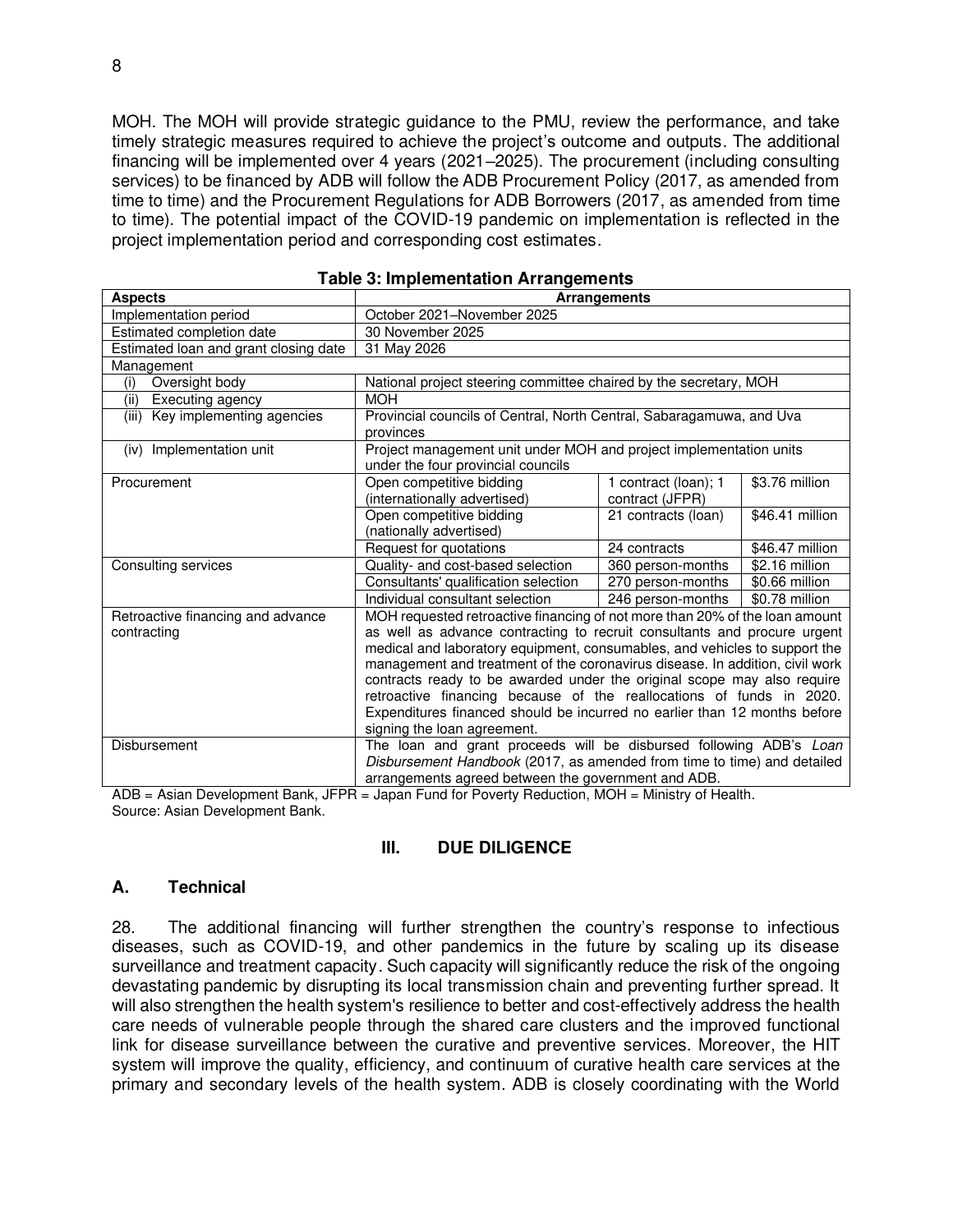Health Organization and other development partners to ensure that its financing and technical support under the additional financing will be provided in a coordinated and unduplicated manner.

# **B. Economic and Financial Viability**

29. An economic analysis was conducted in accordance with ADB's Guidelines on Economic Analysis.<sup>16</sup> The economic analysis considers direct benefits in both outputs 1 and 2 in terms of additional productivity gains from disability-adjusted life years averted by reducing the impact of COVID-19 and other communicable diseases. <sup>17</sup> The cost benefit analysis shows that the economic internal rate of return (EIRR) of additional financing is 28.9%. The economic analysis of the updated project as a whole (both the original project and the additional financing) was also conducted, yielding economic net present value of \$158.9 million. Sensitivity analysis has also been carried out against the possible increase in updated project costs and decrease in benefits. In the least-favorable scenario, the EIRR is 16.0%, indicating robust economic viability. The project has no cost recovery component; hence, financial viability assessment is not required.

# **C. Sustainability**

30. The additional financing is providing very much-needed financing to continue health care delivery model reform while the government is facing budgetary constraints. Adopting the shared care cluster approach will also improve the efficiency of public expenditures in the health system, as currently secondary and tertiary health care facilities are overcrowded and therefore overstretched. The financial sustainability of the project was assessed. The sustainability of the project investment depends on the country's fiscal resources, the government's commitment to the health sector, and the adequacy of the MOH's recurrent budget. Despite the tight fiscal resources, the health sector remains at the top of the government's priorities and budgetary support has been strong. Securing PHC for all, with medical services that are matched with international standards, is one of the government's top priorities. There is an increasing trend in the health sector budget allocations, with compound annual growth of 17.2% during 2015–2020, compared with the total government budget growth of 6.7% in the same period. An evaluation of the MOH's budget performance shows a compound annual growth rate of 20.7% for the recurrent budget and 4.6% for the capital budget. Also, overall budget utilization rate is 91%, which demonstrates that the MOH has the capacity and commitment to maintain its assets. The good health indicator outcomes reflect the effective and efficient use of resources in the health sector. The estimated project incremental recurrent expenditures as a percentage of the government's total health sector budget are 0.17%, which is a relatively small amount, and the recipient entities show capacity to sustain it. In addition, the government has provided assurances on (i) sufficient and timely counterpart funds in each fiscal year, and (ii) adequate funds to support the operation and maintenance of the project facilities through budget allocation to the executing agency during and after the project completion date.

# **D. Governance**

31. **Financial management.** A financial management assessment has been conducted for the project. The additional financing will use the original project financial management systems and arrangements, for which the MOH and the implementing agencies have satisfactorily conformed with ADB's financial management requirements. All the actions outlined in the agreed original project financial management action plans, including establishing management and

<sup>16</sup> ADB. 2017. *[Guidelines on Analysis of Health Projects](https://www.adb.org/documents/guidelines-economic-analysis-projects)*. Manila.

<sup>&</sup>lt;sup>17</sup> Economic Analysis (accessible from the list of linked documents in Appendix 2).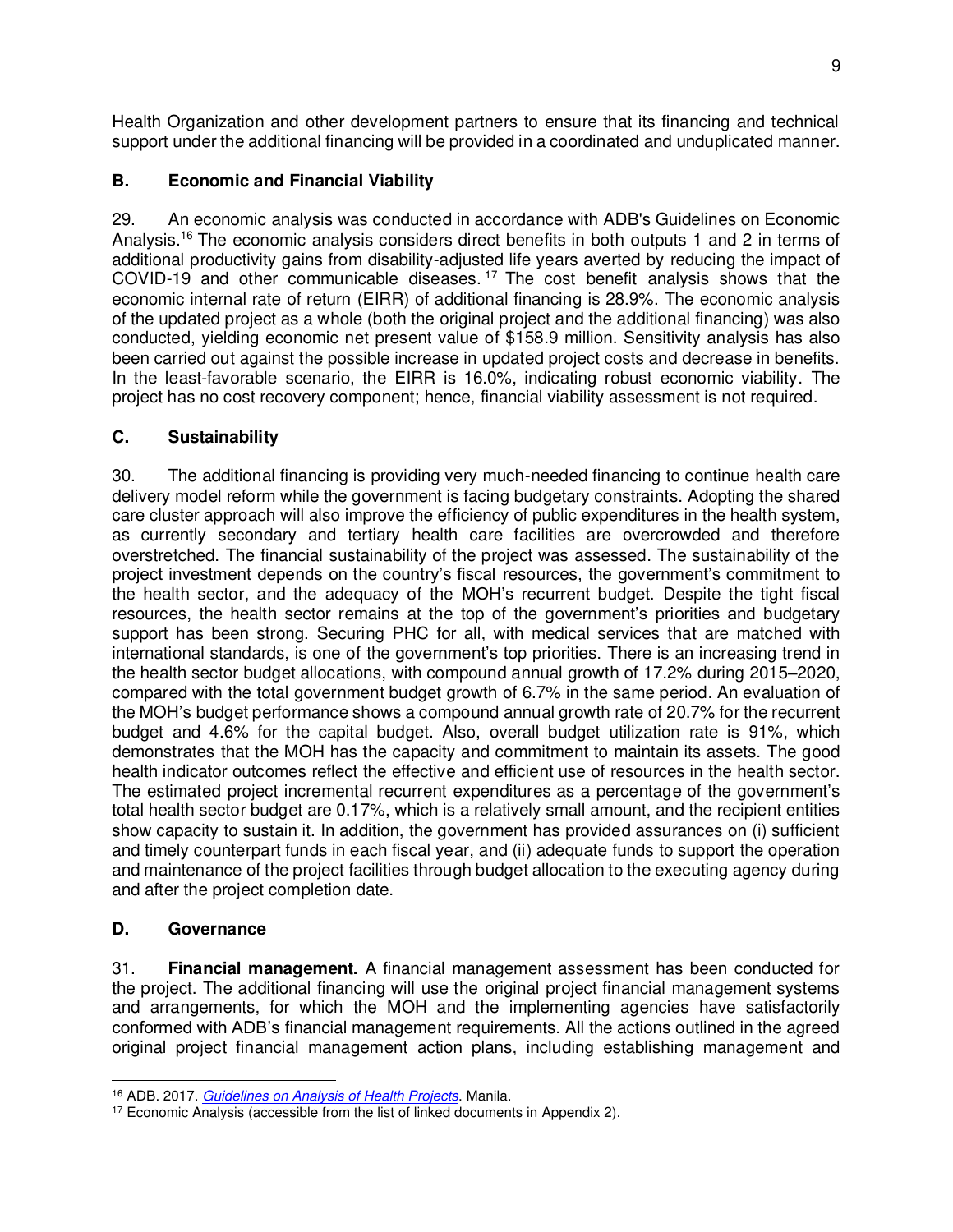implementing units, recruiting an internal auditor, procuring accounting software, and setting up a separate fixed asset register, have been satisfactorily complied with. The project's pre-mitigation financial management risk is rated *moderate,* mainly because of the budget allocation for the additional financing which has not yet been made. The delays in release of funds may cause possible delays in project implementation. This risk will be mitigated through (i) establishment of a separate budget code and timely budget allocation for the additional financing scope; and (ii) regular monitoring and reporting of the counterpart financing, which will be reported on as part of the quarterly progress reports.

32. **Procurement.** An updated procurement assessment confirmed that the PMU and PIUs have sound procurement track records. The PMU and the PIUs have experience in procurement following ADB requirements. Procurement for major civil works, services, and equipment will be handled by the PMU, and the PIUs will procure small works within the PHC innovation fund under the oversight of the PMU. The procurement system is accountable and transparent but experiences significant delays, and the overall procurement risk is *moderate*. To mitigate this risk, the project will implement systematic procurement training to strengthen staff capacity in procurement and compliance monitoring and monitor the procurement process through an electronic platform and report the delays to the steering committee. The project will also (i) engage additional procurement staff, (ii) pursue the option to engage United Nations agencies to expedite processes, and (iii) improve procurement transparency by setting up a project-specific page on the MOH website. Value for money procurement will be achieved by selecting the most appropriate methods with careful packaging after consideration of, among others, the PMU's and PIUs' capacity, size, market, and location of the site.

33. Sri Lanka ranked 94th of 180 countries on Transparency International's corruption perception index for 2020.<sup>18</sup> The government has been strengthening its anticorruption framework, including enforcing existing anticorruption laws, further empowering institutions to deal specifically with corruption, and implementing the 5-year Anti-Corruption Action Plan with the target of making Sri Lanka a corruption-free nation by 2023. Integrity risks associated with the project are mostly from procurement. The procurement activities under the project will be closely monitored for any systemic weaknesses by the internal auditors and will be strengthened with the measures discussed in para. 31. ADB's Anticorruption Policy (1998, as amended to date) was explained to and discussed with the government and the MOH. The specific policy requirements and supplementary measures are described in the PAM (footnote 15).<sup>19</sup>

### **E. Poverty, Social, and Gender**

34. Poverty in Sri Lanka is more relative than absolute; 4.1% of the country's population are deemed to be below the national poverty line while three of the four selected provinces show higher poverty rates—Central 5.4%, Sabaragamuwa 6.7%, and Uva 6.5%—with North Central being lower than the national average at 3.3%. Despite inclusive development efforts, regional disparities remain and are particularly evident in access, utilization, and service provision related to PHC. About 500,000 additional people are estimated to have fallen below the poverty line during the COVID-19 pandemic, with disproportionately large adverse impacts in Sabaragamuwa and Uva provinces where poverty rates are already higher than the national average.<sup>20</sup> The pandemic has also disproportionately affected women by exacerbating their care burden and

<sup>&</sup>lt;sup>18</sup> Transparency International[. Corruption Perception Index](https://www.transparency.org/en/cpi/2020/index/lka) for 2020 (accessed 21 July 2021).

<sup>19</sup> ADB. 1998. *[Anticorruption Policy](https://www.adb.org/sites/default/files/institutional-document/673621/anticorruption.pdf)*. Manila.

<sup>20</sup> World Bank. 2021. *[Sri Lanka Development Update 2021: Economic and Poverty Impact of COVID-19](https://thedocs.worldbank.org/en/doc/15b8de0edd4f39cc7a82b7aff8430576-0310062021/original/SriLanka-DevUpd-Apr9.pdf)*. Washington, DC.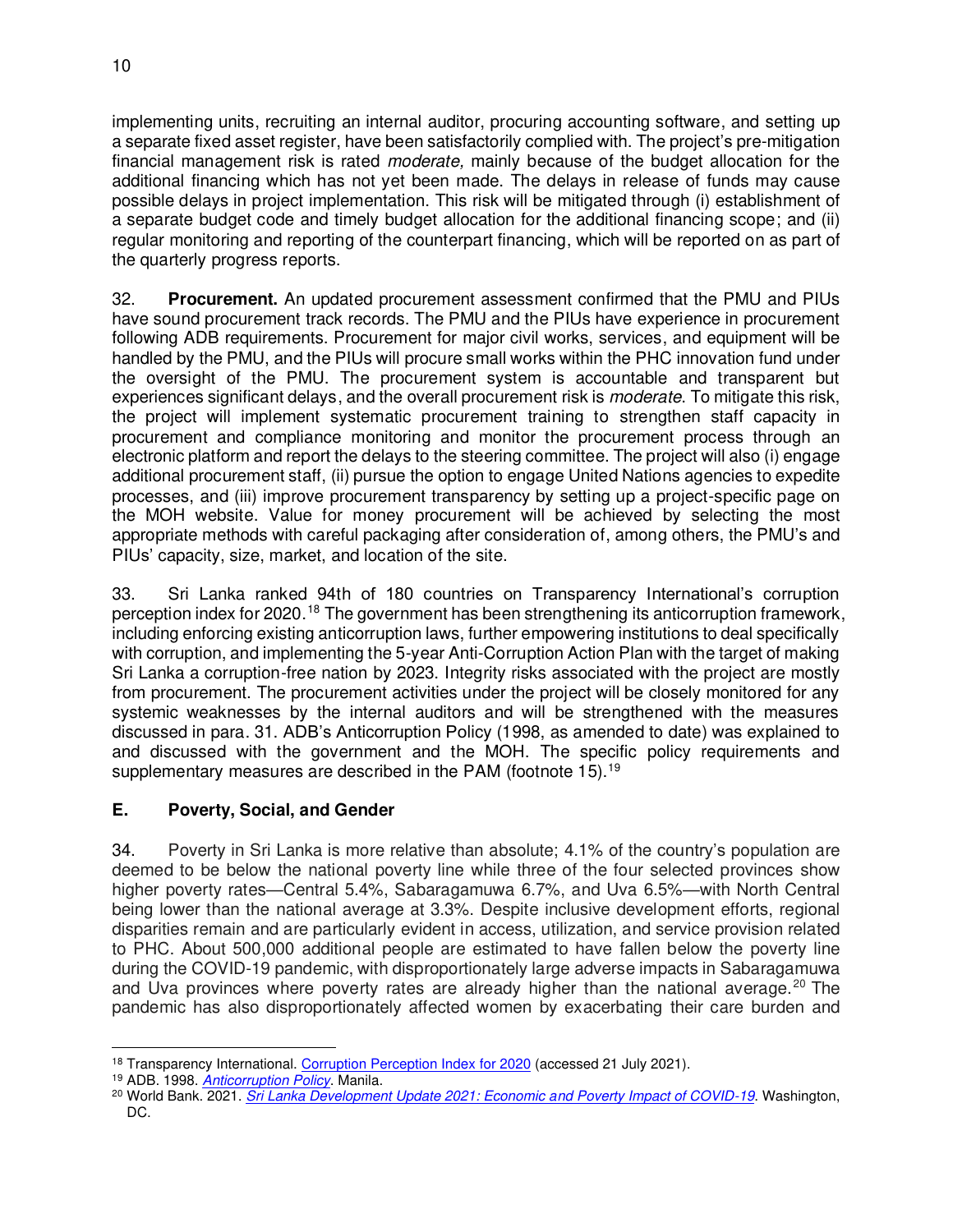vulnerability to poverty because of the loss or reduction in own and household incomes.<sup>21</sup> The country's changing epidemiological profile has presented a unique challenge to the existing system of free universal health care. Capitalizing on the country's extensive PHC network, the project will support poverty reduction and strengthen human capital.

35. The effective gender mainstreaming category of the original project remains. Out of 17 targets in the original gender action plan, one has been completed and six are ongoing. The gender action plan has been updated with a few changes in the gender mainstreaming activities and targets reflecting expanded and new activities under the additional financing. The project outputs are designed to advance the access of both women and men to health services and infrastructure, which in turn will help promote gender equality. Interventions include genderresponsive facilities (separate toilets and private examination and changing rooms); a genderresponsive and inclusive essential services package; sex-disaggregated data in health information systems; and training for medical officers and PHC staff on gender sensitivity, genderrelated policies, and interventions.

### **F. Safeguards**

36. In compliance with ADB's Safeguard Policy Statement (2009), the project's safeguard categories are as follows.

37. **Environment (category B)**. The environment safeguard category is the same as for the original project. The proposed civil works in the nine existing hospitals and ambulance facilities include physical expansion of up to about 22,500 square meters and refurbishment works. The environmental impacts are site specific and can be readily addressed through the adoption of mitigation measures. An initial environmental examination, including an environmental management plan for the proposed subprojects, has been prepared based on a preliminary design. Consultations have been conducted using adaptive mechanisms (i.e., telephone and virtual platforms) with project officials, health care staff, and health care facility users, and will continue during project implementation. The initial environmental examination will be updated based on detailed design incorporating additional information on audit findings from the existing hospitals, will form part of the bidding and contract documents, and will be submitted to ADB for review and disclosure. The environmental assessment and review framework prepared for the original project has been updated to reflect the additional scope and to enhance guidance in screening, categorizing, and assessing subproject impacts, and for impact mitigation planning in the event of unanticipated environmental impacts.

38. Compliance with environmental safeguard requirements in the original project has been satisfactory, and risks are well-managed. The project-specific grievance redress mechanism has been established and has been functional. The same mechanism will continue for the additional financing. The environment specialist at the PMU is working closely with the appointed environment specialists in the PIU in monitoring environment safeguards implementation. The PMU will continue to submit semiannual environment safeguard monitoring reports to ADB for review and disclosure.

39. **Involuntary resettlement (category C)**. The additional financing will not require land acquisition, and civil works for new building constructions, reconstruction, and refurbishment of existing building will be done within government health facilities, which will not result in any

<sup>&</sup>lt;sup>21</sup> T. N. K. Meegaswatta. 2021. The Balancing Act: Employed Women Navigating the COVID-19 Lockdown in Sri Lanka. *South Asian Survey*. 28(1): pp. 157–171 (doi:10.1177/0971523121993342).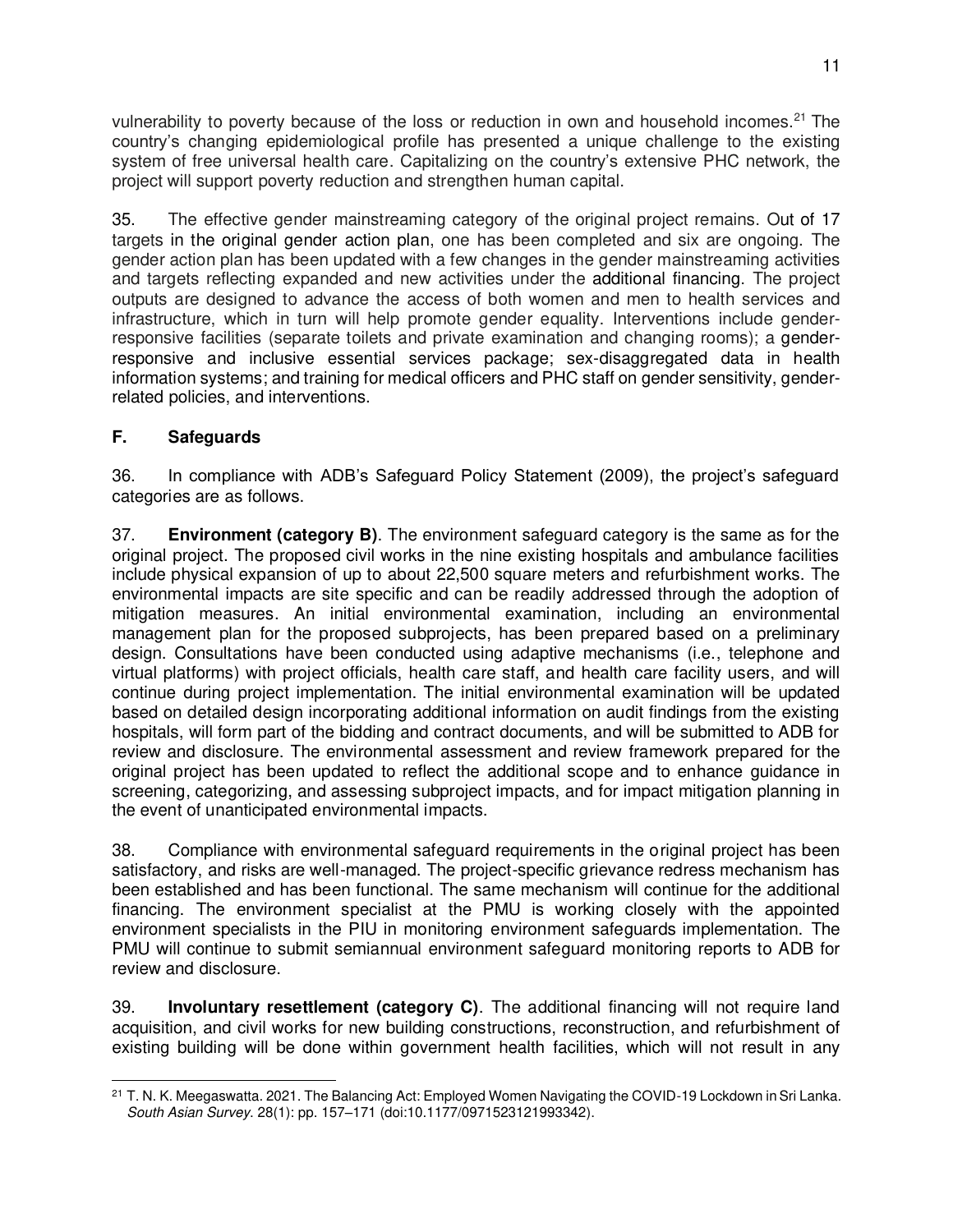involuntary resettlement impacts. The ambulance stations that will be renovated are within the police stations and are on government-owned land, and there will also be no involuntary resettlement impacts. An involuntary resettlement screening checklist has been included in the environmental assessment and review framework to screen each subproject after completion of detailed designs.

40. **Indigenous peoples (category C)**. Physical parameters of the project are confined to existing health care facilities and are not located within or near indigenous people's domain. Project activities will not have any adverse impact on indigenous peoples and their communities. The interventions do not directly target indigenous peoples as a group but may benefit individual indigenous peoples who seek medical assistance from these hospitals.

### **G. Summary of Risk Assessment and Risk Management Plan**

41. Significant risks and mitigating measures are summarized in Table 4 and described in detail in the risk assessment and risk management plan.<sup>22</sup>

| Table 4: Summary of Risks and Mitigating Measures |  |  |  |
|---------------------------------------------------|--|--|--|
|---------------------------------------------------|--|--|--|

| <b>Risks</b>                                                                                          | <b>Mitigation Measures</b>                                                                                                                                                                                                                                                                                                                                                                                                                                                                       |
|-------------------------------------------------------------------------------------------------------|--------------------------------------------------------------------------------------------------------------------------------------------------------------------------------------------------------------------------------------------------------------------------------------------------------------------------------------------------------------------------------------------------------------------------------------------------------------------------------------------------|
| Risk related to<br>timely availability of<br>funds may lead to<br>inadequate project<br>financing and | ADB will closely monitor budgetary allocations, and project activities to reduce country-specific<br>public financial management risk in the project. As per the loan agreement, the government<br>will ensure that sufficient counterpart funds from its budget will be provided for each fiscal<br>year, in a timely manner, for the efficient implementation of the project. The government will<br>also ensure that adequate funds towards operations and maintenance of project facilities. |
| implementation<br>delays.                                                                             | through budgetary allocations or other means, will be provided to the project executing agency<br>by the time of loan effectiveness and during and after project completion. The availability of<br>counterpart financing will be monitored regularly through quarterly progress reports.                                                                                                                                                                                                        |

ADB = Asian Development Bank.

Source: Asian Development Bank.

# **IV. ASSURANCES**

42. The government and MOH have assured ADB that project implementation shall conform to all applicable ADB requirements, including those concerning anticorruption measures, safeguards, gender, procurement, consulting services, financial management, and disbursement, as described in detail in the PAM (footnote 15) and loan documents.

# **V. RECOMMENDATION**

43. I am satisfied that the proposed loan would comply with the Articles of Agreement of the Asian Development Bank (ADB) and recommend that the Board approve the loan of \$110,000,000 to the Democratic Socialist Republic of Sri Lanka for the additional financing of the Health System Enhancement Project, from ADB's ordinary capital resources, in regular terms, with interest to be determined in accordance with ADB's London interbank offered rate (LIBOR) based lending facility; for a term of 29 years, including a grace period of 8 years; and such other terms and conditions as are substantially in accordance with those set forth in the draft loan agreement presented to the Board.

> Masatsugu Asakawa President

8 September 2021

<sup>12</sup>

 $22$  Risk Assessment and Risk Management Plan (accessible from the list of linked documents in Appendix 2).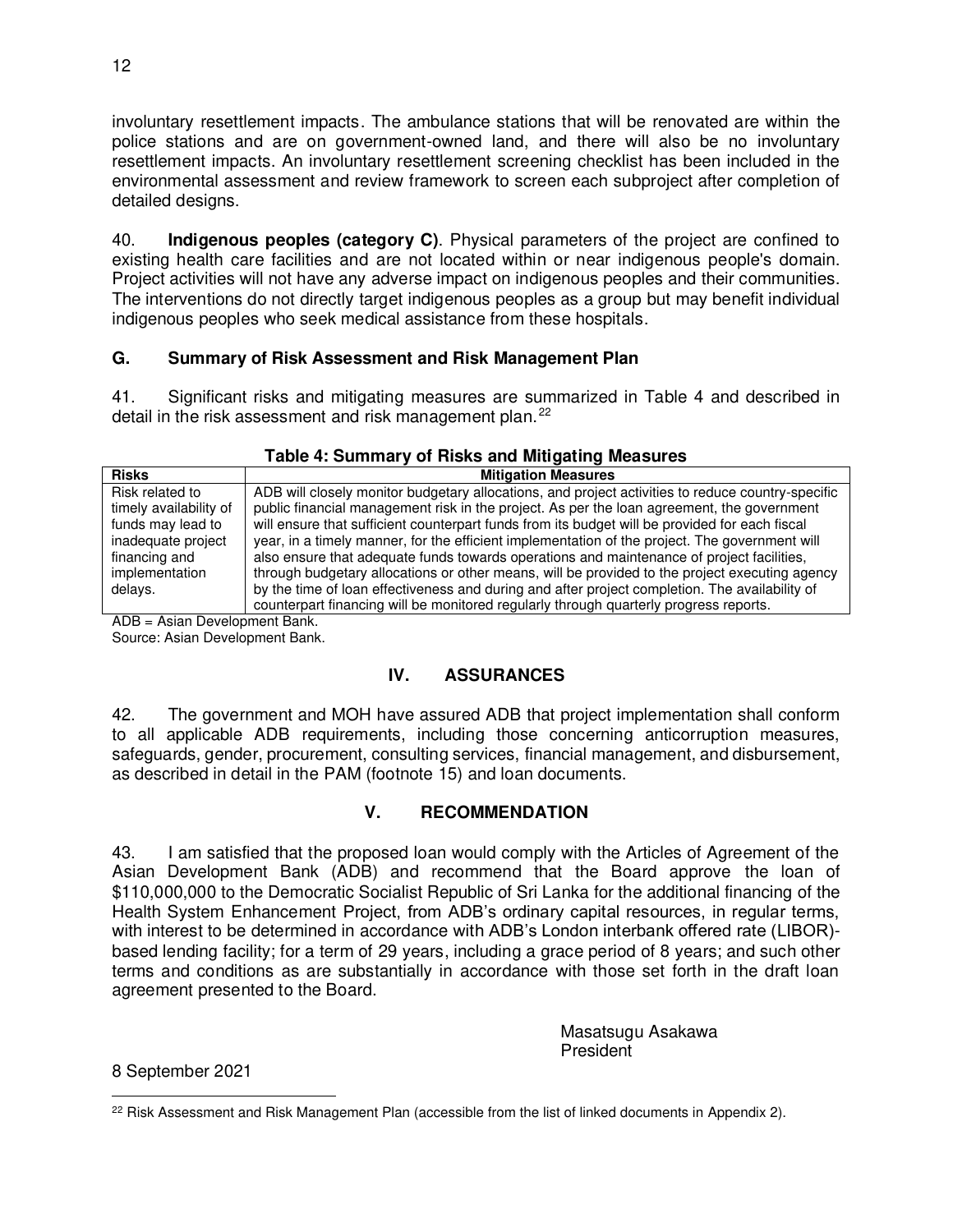# **REVISED DESIGN AND MONITORING FRAMEWORK**

#### **Impact the Project is Aligned With**

A healthier nation is ensured with a more comprehensive PHC system (National Health Policy, 2016–  $2025)^a$ 

|                                                                                                         |                                                                                                                                                                                                                                                                                                                                                                                                                                                               | <b>Data Sources and</b>                                                                                                                                                              |                                                                                                                                                                            |
|---------------------------------------------------------------------------------------------------------|---------------------------------------------------------------------------------------------------------------------------------------------------------------------------------------------------------------------------------------------------------------------------------------------------------------------------------------------------------------------------------------------------------------------------------------------------------------|--------------------------------------------------------------------------------------------------------------------------------------------------------------------------------------|----------------------------------------------------------------------------------------------------------------------------------------------------------------------------|
| <b>Results</b>                                                                                          |                                                                                                                                                                                                                                                                                                                                                                                                                                                               | Reporting                                                                                                                                                                            | <b>Risks and Critical</b>                                                                                                                                                  |
| Chain                                                                                                   | <b>Performance Indicators</b>                                                                                                                                                                                                                                                                                                                                                                                                                                 | <b>Mechanisms</b>                                                                                                                                                                    | <b>Assumptions</b>                                                                                                                                                         |
| <b>Outcome</b><br>Efficiency,<br>equity, and<br>responsive-<br>ness of the<br>PHC system<br>improved    | By 2024 2026 for all indicators:<br>a. Outpatient utilization (for each female<br>and male) at PHC facilities (PMCUs and<br>district divisional hospitals) (disaggregated<br>by age, sex, place of residence, district,<br>and province) increased by at least 20.0%<br>(2015 2021 baseline: 62% for both sexes<br>[sex-disaggregated data to be collected in<br>baseline survey] 28.4% of females and<br>22.0% of males) $\frac{b}{c}$ (OP 1.1 and OP 1.1.2) | a. Annual health<br>bulletins<br>published by<br>MOHNIM MOH<br>(data for the<br>target provinces<br>and districts) and<br>baseline and<br>endline surveys<br>(disaggregated<br>data) | Changes in health-<br>seeking behavior<br>that lead to<br>increased health<br>utilization take time<br>to effect beyond<br>the project<br>implementation<br>period. (Risk) |
|                                                                                                         | b. Patients reporting knowledge of and<br>satisfaction with PHC services<br>(disaggregated by age, sex, and district)<br>increased to by at least 20.0%<br>(disaggregated by age, sex, district)<br>(2018 2021 baseline: 28.5% of females<br>and 19.5% of males reported knowledge<br>of PHC services, and 61.0% of females<br>and 63.2% of males reported satisfaction<br>with PHC services) $b$ (OP 1.1)                                                    | b. Baseline<br>and<br>endline<br>surveys                                                                                                                                             |                                                                                                                                                                            |
|                                                                                                         | c. Notifiable diseases <sup>be</sup> notified by cluster<br>linked hospitals to the medical officers of<br>health offices, within the stipulated time, in<br>the target provinces increased to at least<br>90% (2018 baseline: Not available) (OP<br>6.1)                                                                                                                                                                                                     | c. Routine data<br>from a 25%<br>sample of cluster<br>linked medical<br>officers of health<br>areas in the<br>provinces                                                              |                                                                                                                                                                            |
|                                                                                                         | d. Cluster system reform implemented and<br>evaluated in all nine clusters <sup>ed</sup> (2018<br>baseline: 0) (OP 5.1.3 and OP 6.2)                                                                                                                                                                                                                                                                                                                          | d. Evaluation report<br>at end of project                                                                                                                                            |                                                                                                                                                                            |
|                                                                                                         | e. The average response time of 1990<br>Suwa Seriya ambulance system in all<br>districts reduced by 25%<br>(2021 baseline: 11 minutes 41 seconds)<br>(OP 5.1.3 and OP 1.1.2)                                                                                                                                                                                                                                                                                  | e. MOH data                                                                                                                                                                          |                                                                                                                                                                            |
| <b>Outputs</b><br>$1.$ PHC<br><b>Primary and</b><br>secondary<br>health care<br>enhanced in<br>Central, | 1a. By 2023 2025, 9 base hospitals<br>and at least 40% of PMCUs and<br>district divisional hospitals in target<br>provinces upgraded and renovated<br>with gender-responsive designs <sup>de</sup><br>reached at least 30% (2018 baseline:<br>0) (OP 2.3.2, OP 3.1 and OP 6.1)                                                                                                                                                                                | 1a. PMU, project<br>implementation<br>unit, and planning<br>unit data                                                                                                                |                                                                                                                                                                            |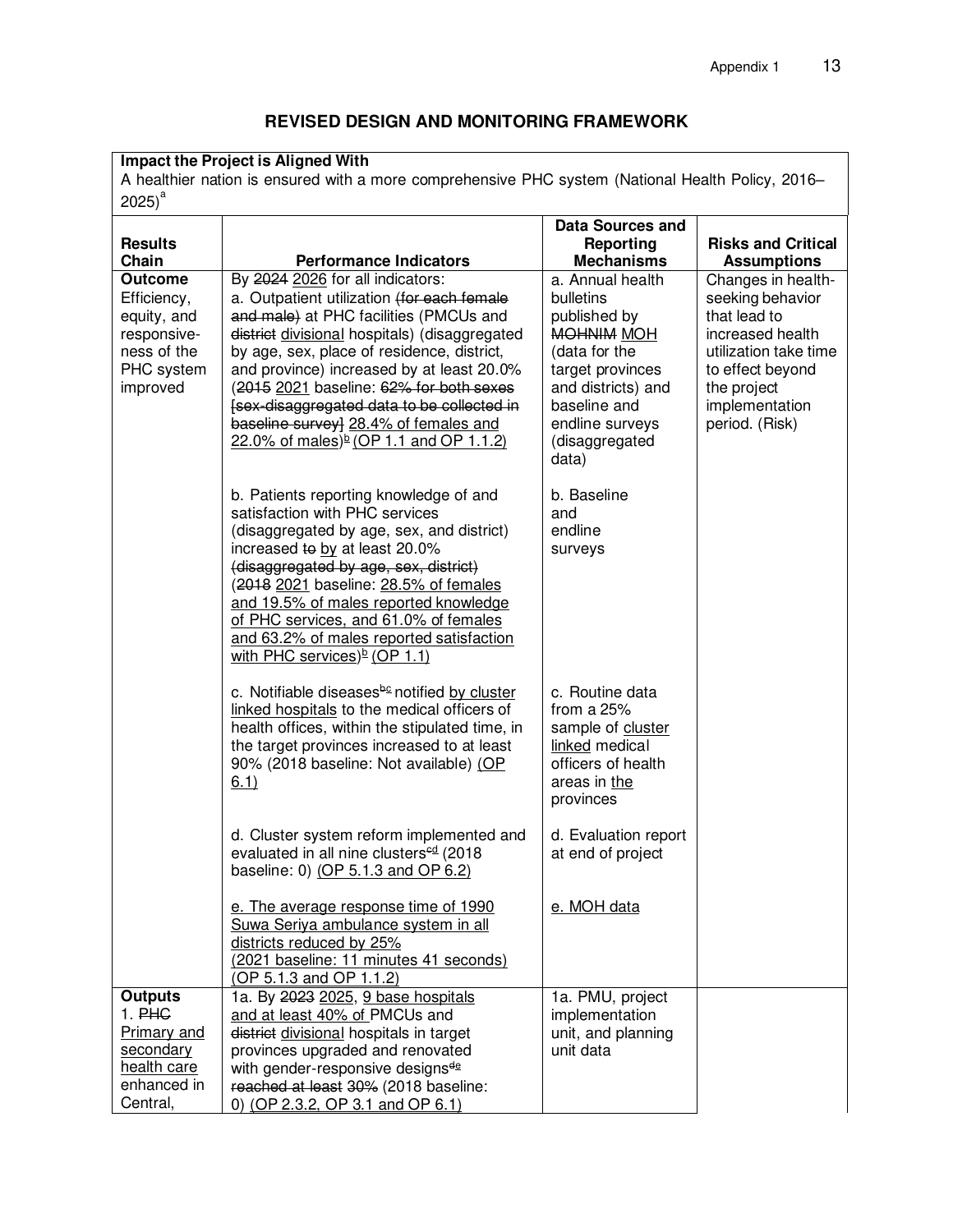|                                                                                                                                    |                                                                                                                                                                                                                                                                                                                                                                                                                                                                                                                                                             | <b>Data Sources and</b>                                                                                                                                                                                           |                                                                                                                                                            |
|------------------------------------------------------------------------------------------------------------------------------------|-------------------------------------------------------------------------------------------------------------------------------------------------------------------------------------------------------------------------------------------------------------------------------------------------------------------------------------------------------------------------------------------------------------------------------------------------------------------------------------------------------------------------------------------------------------|-------------------------------------------------------------------------------------------------------------------------------------------------------------------------------------------------------------------|------------------------------------------------------------------------------------------------------------------------------------------------------------|
| <b>Results</b><br>Chain                                                                                                            | <b>Performance Indicators</b>                                                                                                                                                                                                                                                                                                                                                                                                                                                                                                                               | Reporting<br><b>Mechanisms</b>                                                                                                                                                                                    | <b>Risks and Critical</b><br><b>Assumptions</b>                                                                                                            |
| North<br>Central,<br>Sabaraga-<br>muwa, and<br>Uva<br>provinces                                                                    | 1b. By 2023 2025, gender-responsive and<br>inclusive essential service package for<br>outpatient and clinic services provided by<br>at least 75% of PHC facilities supported in<br>target provinces (2018 baseline: 0) (OP<br>1.1.2, OP 2.2.2, OP 5.1.3 and OP 6.2)                                                                                                                                                                                                                                                                                         | 1b. PMCU and<br>district divisional<br>hospital data<br>records and<br>routine provincial<br>administrative<br>data                                                                                               |                                                                                                                                                            |
|                                                                                                                                    | 1c. By 2023 2025, gender-responsive and<br>inclusive nutrition services provided in at<br>least 75% of cluster linked medical officer<br>of health areas (2018 baseline: 0) (OP<br>1.1.2, OP 2.2.2, OP 5.1.3 and OP 6.2)                                                                                                                                                                                                                                                                                                                                    | 1c. Medical<br>officer of health<br>data records and<br>routine<br>provincial data                                                                                                                                |                                                                                                                                                            |
|                                                                                                                                    | 1d. By 1 July 2024, a gender-sensitive<br>behavior change communication plan to<br>increase PHC utilization initiated by all<br>target provinces (2018 baseline: Not<br>available) (OP 2.3.2)                                                                                                                                                                                                                                                                                                                                                               | 1d. Health<br>Promotion Bureau,<br>PMU, and<br>provinces to<br>monitor agreed<br>interventions;<br>baseline and<br>endline surveys                                                                                |                                                                                                                                                            |
| 2. Health<br>information<br>system, and<br>disease<br>surveillance<br>capacity, and<br><b>COVID-19</b><br>response<br>strengthened | 2a. By 2023 2025, electronic patient<br>information sharing system across cluster<br>facilities used by at least 25% of PMCUs<br>and district divisional hospitals and<br>medical officers of health areas in all<br>target provinces <sup>f</sup> (2018 baseline: 0) (OP<br>6.1)<br>2b. By 2023 2025, notifiable disease<br>surveillance information via an electronic<br>system sent to medical officers of health<br>areas by at least 25% of PMCUs and<br>district divisional hospitals in target<br>provinces <sup>f</sup> (2018 baseline: 0) (OP 6.1) | 2a.-b. Provincial<br>administrative<br>data; data to be<br>reported by the<br>PMCUs and<br>district divisional<br>hospitals using<br>the new data<br>format developed<br>for target<br>provinces and<br>districts | Further surge in<br>COVID-19 cases<br>leads to more<br>lockdowns and<br>delays timely<br>delivery of some<br>medical equipment<br>and furniture.<br>(Risk) |
|                                                                                                                                    | 2c. Core capacities to carry out<br>quarantine services increased with a<br>score of at least 4 in joint external<br>evaluation report 2021 increased in the<br>eight ports of entry in Sri Lanka (2017<br>baseline score in joint external evaluation<br>report 2017: 3) (OP 6.2)                                                                                                                                                                                                                                                                          | 2c. MOHNIM MOH<br>quarantine unit<br>administrative<br>data; joint<br>external<br>evaluation report<br>2021/2022 (or<br>whenever next<br>available)                                                               |                                                                                                                                                            |
|                                                                                                                                    | 2d. By December 2020, capacity to screen<br>and diagnose COVID-19 (infectious<br>diseases) increased by 90% from the<br>baseline (April 2020 baseline: 4,000) (OP<br>6.2 and OP 7.3.3)                                                                                                                                                                                                                                                                                                                                                                      | 2d. MOHNIM MOH<br>data                                                                                                                                                                                            |                                                                                                                                                            |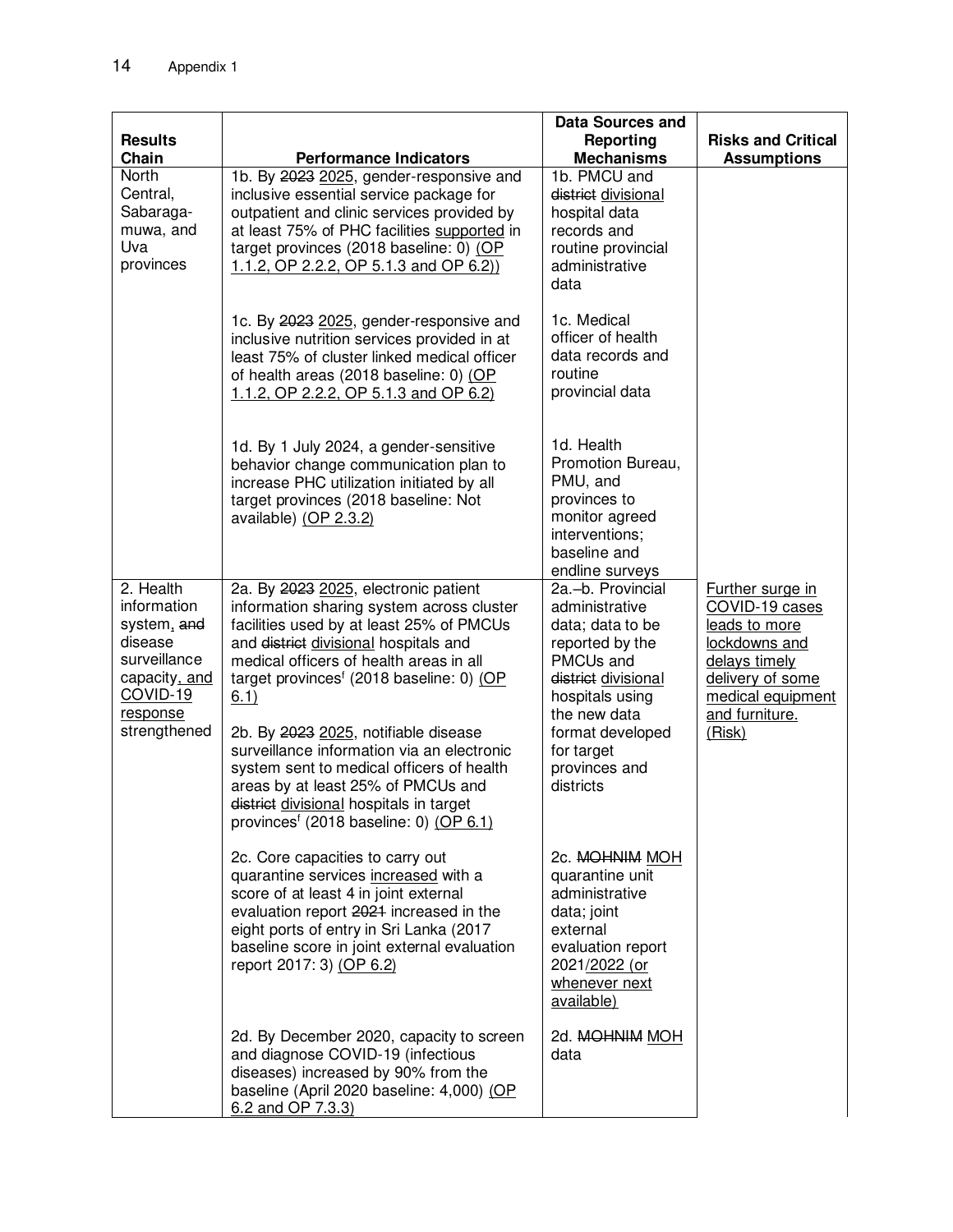| <b>Results</b><br>Chain                                                                      | <b>Performance Indicators</b>                                                                                                                                                                                                                                                                                                                                                                                                                                                                                                                                                                                                                                                                                                                                                                                                                                                                                                                                                                       | Data Sources and<br>Reporting<br><b>Mechanisms</b>                                                                                                                                                                                              | <b>Risks and Critical</b><br><b>Assumptions</b>                                                                                                                                                                                                                                                        |
|----------------------------------------------------------------------------------------------|-----------------------------------------------------------------------------------------------------------------------------------------------------------------------------------------------------------------------------------------------------------------------------------------------------------------------------------------------------------------------------------------------------------------------------------------------------------------------------------------------------------------------------------------------------------------------------------------------------------------------------------------------------------------------------------------------------------------------------------------------------------------------------------------------------------------------------------------------------------------------------------------------------------------------------------------------------------------------------------------------------|-------------------------------------------------------------------------------------------------------------------------------------------------------------------------------------------------------------------------------------------------|--------------------------------------------------------------------------------------------------------------------------------------------------------------------------------------------------------------------------------------------------------------------------------------------------------|
|                                                                                              | 2e. By 2025, at least 25% of secondary and<br>tertiary level hospitals' capacity to treat and<br>manage COVID-19 patients upgraded <sup>9</sup><br>(2021 baseline: 0) (OP 6.2)                                                                                                                                                                                                                                                                                                                                                                                                                                                                                                                                                                                                                                                                                                                                                                                                                      | 2e. Routine data<br>from MOH, Medical<br>Supplies Division,<br><b>Bio Medical</b><br>Services Unit, and<br>PMU progress<br>reports                                                                                                              |                                                                                                                                                                                                                                                                                                        |
|                                                                                              | 2f. By 2025, the 1990 Suwa Seriya<br>ambulance system in all districts<br>upgraded <sup>h</sup> (2021 baseline: Not upgraded)<br>(OP 1.1.2)                                                                                                                                                                                                                                                                                                                                                                                                                                                                                                                                                                                                                                                                                                                                                                                                                                                         | 2f. 1990 Suwa<br>Seriya Foundation<br>data                                                                                                                                                                                                      |                                                                                                                                                                                                                                                                                                        |
| 3. Policy<br>development,<br>capacity<br>building, and<br>project<br>management<br>supported | 3a. By 2023 2025, operational policies and<br>guidelines with gender dimensions are<br>completed for (i) delivering a<br>comprehensive package of PHC<br>(incorporating the essential service<br>package), (ii) management and functioning<br>of cluster hospitals, and (iii) geographic<br>information system-based planning and<br>monitoring in health sector (2018 baseline:<br>Not available) (OP 2.3.2, OP 6.2.1)<br>3b. By 2020, 11 units of Family Health<br>Bureau have integrated gender dimensions<br>into all their policies and strategic plans<br>(2018 baseline: 0) (OP 2.3.2)<br>3c. By 2023 2025, at least 25% 30% of<br>medical officers and other staff of PMCUs<br>and divisional hospitals (of whom 35% are<br>women) in target provinces are trained-with<br>increased knowledge in PHC (family<br>medicine) (2018 baseline: 0) (OP 6.1.1)<br>3d. By 2023 2025, at least 25% 30% of<br>PHC staff from PMCUs, divisional hospitals,<br>and medical officer of health areas (of | 3a.-b. MOHNIM<br><b>MOH</b> Planning Unit<br>and Family Health<br><b>Bureau</b><br>administrative data<br>3c. MOHNIM MOH<br>Education,<br>Training, and<br><b>Research Unit</b><br>administrative data<br>3d. Provincial<br>administrative data | Delay in approval<br>and<br>implementation of<br>national policy and<br>management<br>reforms<br>Changes in the<br>administrative<br>procedures<br>because of<br><b>COVID-19</b><br>restrictions limits<br>participation in<br>planned training or<br>delays completion<br>of some policies.<br>(Risk) |
|                                                                                              | whom 35% are women) in the target<br>provinces are trained with increased<br>knowledge in gender sensitivity, and<br>gender-related policies and interventions<br>(2018 baseline: 0) (OP 6.1.1)<br>3e. By 2025, National Institute of Health                                                                                                                                                                                                                                                                                                                                                                                                                                                                                                                                                                                                                                                                                                                                                        | 3e. PMU                                                                                                                                                                                                                                         |                                                                                                                                                                                                                                                                                                        |
|                                                                                              | Sciences upgraded and renovated to<br>provide distance learning to provinces and<br>district-based staff (2021 baseline: Not<br>upgraded) (OP 6.2)                                                                                                                                                                                                                                                                                                                                                                                                                                                                                                                                                                                                                                                                                                                                                                                                                                                  | progress reports                                                                                                                                                                                                                                |                                                                                                                                                                                                                                                                                                        |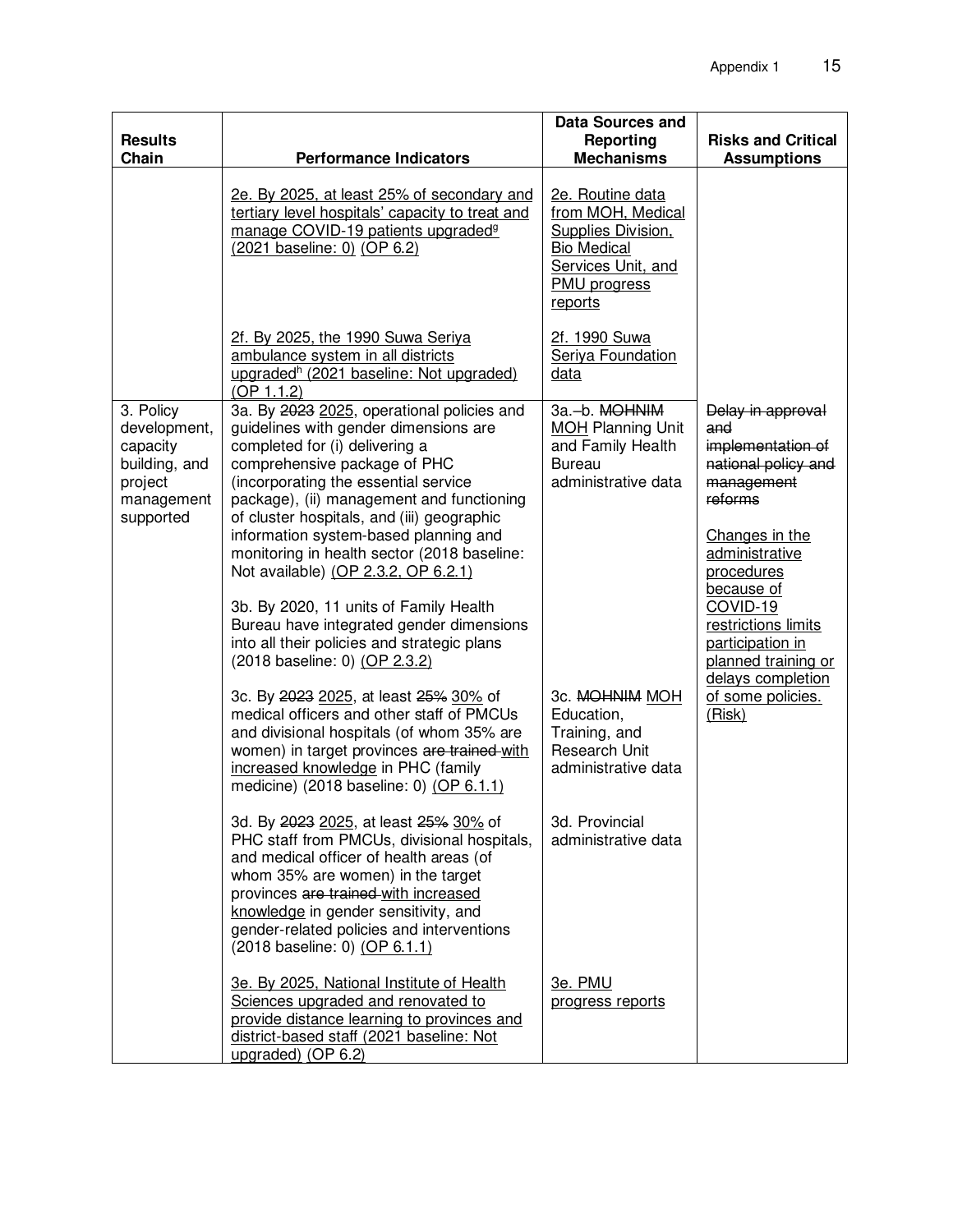#### **Key Activities with Milestones**

**1. PHC Primary and secondary health care enhanced in Central, North Central, Sabaragamuwa, and Uva provinces**

1.1 Complete civil works for developing physical infrastructure in selected PMCUs and divisional hospitals (43 PMCUs and district hospitals in round 1 under the original project, 50 in round 2 under the original project, and 42 under additional financing PMCUs) (round 1 under the original project completed by Q3 2021, round 2 under the original project completed by Q3 2022, and additional financing round completed by Q1 2023).

- 1.2 Complete physical infrastructure designs for all PMCUs, divisional hospitals, field health centers, and nine base hospitals facilities (Q4-2019 completed by Q3 2022).
- 1.3 Complete civil works of the nine base hospitals (completed by Q4 2024).
- 1.4 Complete the provision of medical equipment to PMCUs, and district divisional hospitals, and nine base hospitals (first round under the original project completed by Q4 2021, second round under the original project completed by Q1 2023, and additional financing round completed by Q4 2024).
- 1.5 Develop physical infrastructure in selected field health centers (Q2 2021) (incorporated into 1.2).
- 1.6 Provide (replace) vehicles for PHC services (completed by Q2 2019 Q3 2022).
- 1.7 Finalize the communications strategy and terms of reference for the behavior change communication marketing firm and the nutrition firm (Q4 2019 2020) (completed).
- 1.8 Award at least one innovative project by cluster via the PHC innovation fund financed under the original project (Q4 2019) (completed).
- 1.9 Award at least one innovative project by cluster via the PHC innovation fund financed under additional financing (Q4 2021).
- 1.10 Select the construction supervision consultancy firm for nine base hospital construction repairs and renovations (Q1 2022).
- **2. Health information system, and disease surveillance capacity, and COVID-19 response strengthened**
- 2.1 Finalize the rollout plan to introduce the health information system to nine cluster hospitals (Q1 2020) (completed).
- 2.2 Establish geographic information system units in provinces and districts (Q4 2019 2022).
- 2.3 Design and layout local area internet connection and purchase computers and peripherals for two clusters in phase 1 and seven clusters in phase  $2 (Q22Q2Q)$  phase 1 completed by Q3 2022 and phase 2 initiated by Q2 2023).
- 2.4 Provide the equipment and vehicles for ports of entry under the original project (round 1) and for two additional ports of entry under additional financing (round 2) (Q2 2019 round 1 completed in Q1 2021 and round 2 completed by Q3 2022).
- 2.5 Complete first round of training for quarantine teams (Q4 2019) (completed).
- 2.6 Conduct second round of training for quarantine teams (completed by Q3 2025).
- 2.7 Engage an individual consultant to carry out an International Health Regulations-related legal review (Q2 2019) (completed).
- 2.8 Procure essential medical equipment and consumables to combat COVID-19 pandemic under the original project reallocation (Q2 2020 2021) (completed).
- 2.9 Establish polymerase chain reaction testing laboratory at Mulleriyawa Base Hospital, Colombo east (Q2 2020) (completed).
- 2.10 Establish molecular biology laboratory at national infectious disease hospital, Colombo (Q3 2022) Q4 2023).
- 2.11 Renovate and refurbish isolation facilities at ports of entry at Colombo and Trincomalee (Q2 2021 Q3 2022).
- 2.12 Hire transportation services for home care, quarantine, and intermediate care (Q4 2021).
- 2.13 Complete the first round of procurement of emergency medical equipment and furniture under additional financing (by Q3 2021).
- 2.14 Complete the second round of procurement of emergency medical equipment and furniture under additional financing (by Q1 2022).
- 2.15 Establish an oxygen concentration plant, wall oxygen outlets, and liquid oxygen tanks in selected secondary and tertiary hospitals in all nine provinces (by Q2 2022).
- 2.16 Support PCR laboratory testing and other equipment (Q4 2021).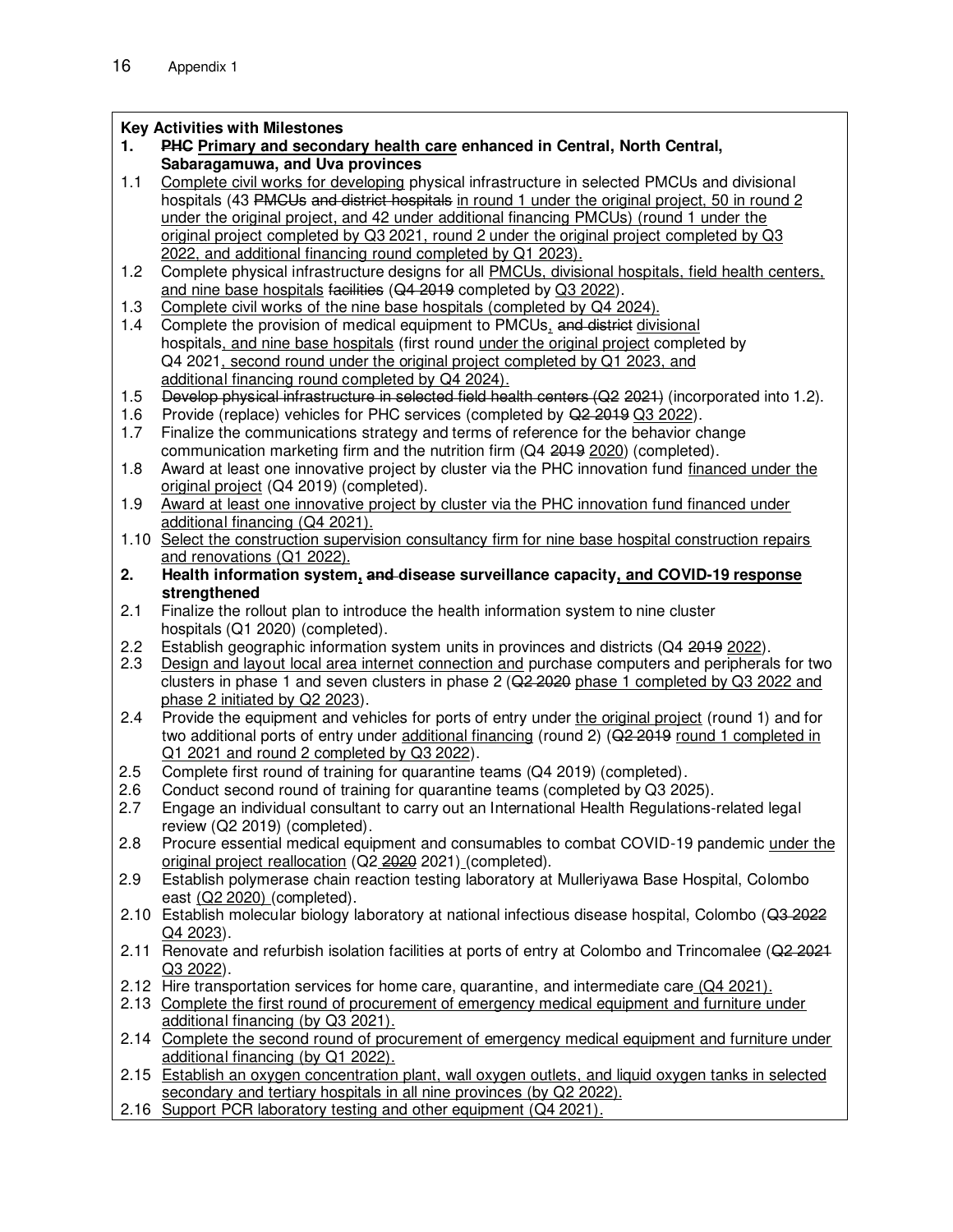- 2.17 Complete the procurement of ambulances for emergency medical services (50) and prehospital service (25) (by Q4 2022). 2.18 Complete the renovation of 20 ambulance stations (by Q4 2024). 2.19 Complete the procurement of training equipment for the training of prehospital staff (by Q3 2022). **3. Policy development, capacity building, and project management supported** 3.1 Hire consultant (local) to support policy development for essential service package implementation (Q1 2019) (completed). 3.2 Hire consultant (local) to support policy development for cluster hospital reforms (Q1 2019) (completed). 3.3 Hire consultants (local) to review and monitor environmental and social safeguards (Q1 2019) (completed). 3.4 Develop the physical infrastructure and equip a distance learning center at the National Institute of Health Sciences in Kalutara and selected distance learning centers in nine provinces (Q2 2020 2023).
- 3.5 Complete regular training annually in relevant PHC areas (Q4 each year).
- 3.6 Conduct baseline (Q1 2019 completed in Q3 2021) and endline (Q1 2023 Q2 2025) surveys.
- 3.7 Recruit the consulting firm to develop and support e-learning modules (Q1 2022).
- 3.8 Hire consultant (local) to support the implementation of gender action plan (Q1 2022).

#### **Inputs**

ADB: \$50 \$163.0 million (\$12.5 million Asian Development Fund grant, \$37.5 million concessional ordinary capital resources lending, \$110.0 million ordinary capital resources lending, and \$3.0 million ADB-administrated Japan Fund for Poverty Reduction grant) (\$113.0 million additional) Government of Sri Lanka: \$10 20 million (\$10 million additional)

ADB = Asian Development Bank; COVID-19 = coronavirus disease; MOH = Ministry of Health; MOHNIM = Ministry of Health, Nutrition, and Indigenous Medicine; OP = operational priority; PHC = primary health care; PMCU = primary medical care unit;  $PMU = project management unit; Q = quarter$ .

<sup>a</sup> Government of Sri Lanka, MOHNIM. *Sri Lanka National Health Policy 2016–2025.* Colombo.

- **b** Baseline figures are obtained from the preliminary results of the baseline survey. Because of the COVID-19 pandemic, the initiation of the baseline survey was delayed, and the survey was completed in July 2021. The updated baseline figures of outcome indicator "a" are much lower than the initially proposed figure, which is because the unit of initially proposed figure is household. As the outcome indicator "a" aims to capture the increase in the number of individuals using outpatient services at PHC facilities instead of household, the mismatch of unit of measurement has been corrected in the updated baseline figures.
- bc Government of Sri Lanka, Ministry of Health, Epidemiology Unit. 2005. *Surveillance Case Definitions for Notifiable Diseases in Sri Lanka.* Colombo.
- ed In each of the nine project districts, a cluster of PHC facilities will be functionally linked to one apex secondary care facility wherein provincial and regional health staff propose and implement strategies to strengthen PHC management for continuity of care.

de Separate toilets for male and female patients; separate examination and changing areas for improved privacy.

- <sup>f</sup> The adoption of an electronic patient information sharing system and notifiable disease surveillance information system, including the procurement of required hardware, will be implemented in a phased approach. The first phase will roll out the systems in two selected shared care clusters. The second phase of the rollout will be implemented in the remaining seven shared care clusters conditional to successful integration and implementation of the first phase following the clearance of initiating the second phase made by the project steering committee in consultation with ADB. The decision on whether the second phase will be initiated should be made before the midterm review of the project.
- <sup>g</sup> The upgrade of secondary and tertiary level hospital capacity to treat and manage COVID-19 patients includes the provision of emergency medical equipment; increasing access to intensive care units, high dependency units, and emergency treatment unit beds; expanding access to oxygen; and procuring ambulances for home care.
- $h$  The upgrade of the 1990 Suwa Seriya ambulance system includes procuring 25 ambulances, renovating 20 ambulance stations, and developing locally appropriate protocols to create a real-time link with ambulances and the receiving emergency treatment units in selected secondary and tertiary care hospitals.

#### **Contribution to Strategy 2030 Operational Priorities:**

Expected values and methodological details for all OP indicators to which this operation will contribute results are detailed in Contribution to Strategy 2030 Operational Priorities (accessible from the list of linked documents in Appendix 2 of the report and recommendation of the President).

Source: Asian Development Bank.